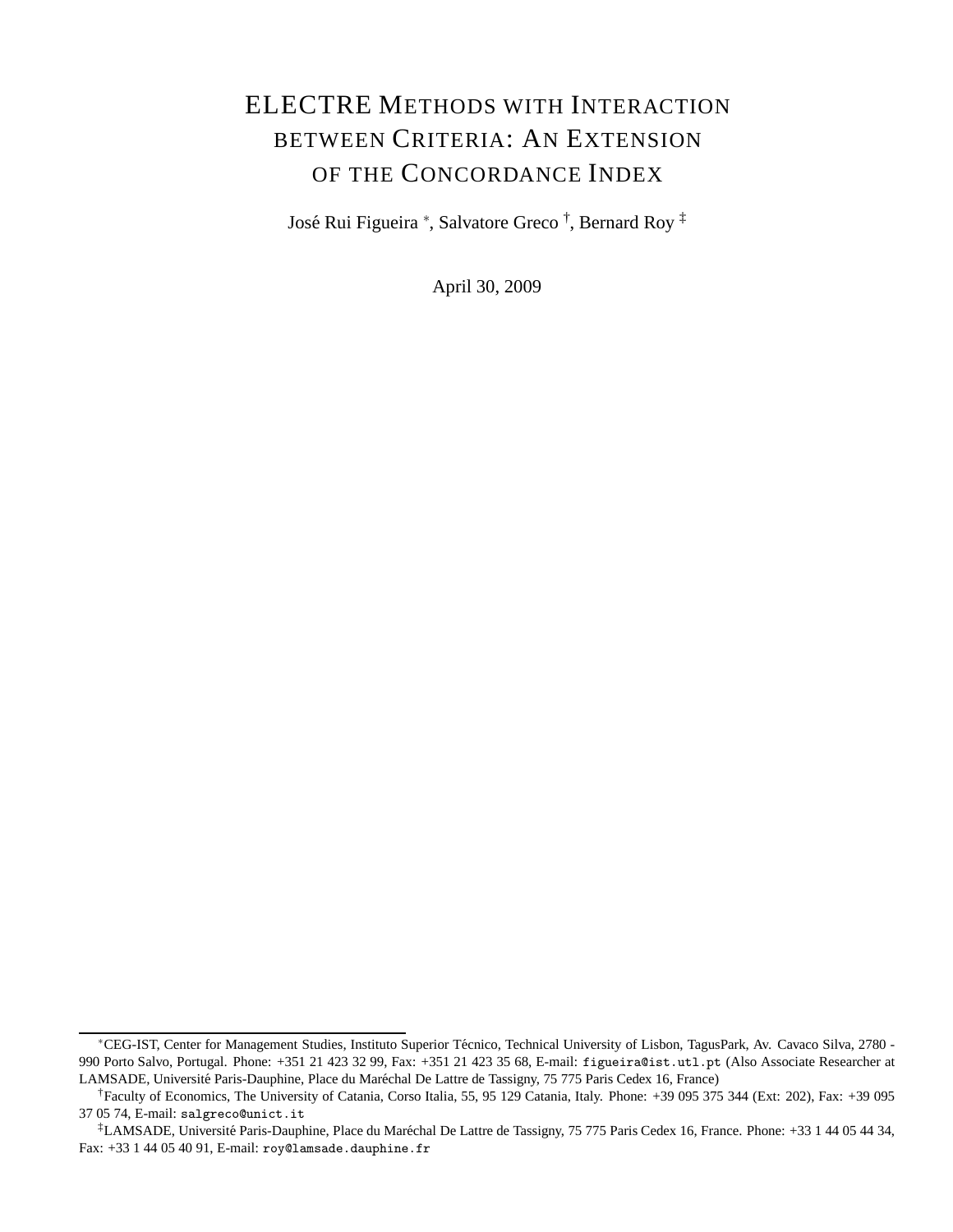### ELECTRE METHODS WITH INTERACTION BETWEEN CRITERIA: AN EXTENSION OF THE CONCORDANCE INDEX

#### ABSTRACT

This paper presents an extension of the comprehensive (overall) concordance index of ELECTRE methods, which takes the interaction between criteria into account. In real-world decision-aiding situations, it is reasonable to consider only the interaction between a small number of criterion pairs. Three types of interaction have been considered: mutual strengthening, mutual weakening, and antagonistic. The new concordance index correctly takes into account such types of interactions, by imposing such conditions as boundary, monotonicity, and continuity. We demonstrate that the generalized index is able to take the three types of interaction, or dependencies, between criteria into account satisfactorily, first using quasi criteria and then using pseudo criteria. We also examine the links between the new concordance index and the Choquet integral

**Key-words**: Multicriteria analysis, Outranking methods, Interaction between criteria, Choquet integral.

### **1 Introduction**

In this article, we are particularly interested in those decision-aiding situations that can be supported using an ELECTREtype method (cf. Figueira et al., 2005 and Roy and Vanderpooten, 1997). This kind of situation implies that a coherent family *F* of *n* criteria has previously been built (cf. Roy and Bouyssou, 1993 and Roy, 1996).

An important advantage of using outranking methods (e.g., ELECTRE methods) is that they are able to take purely ordinal scales into account (Martel and Roy, 2006), without needing to convert the original scales into abstract ones with an arbitrary imposed range, thus maintaining the original concrete verbal meaning (for another methodology considering purely ordinal scales, see Greco et al., 2001). Such conversions are used in many multi-criteria methods - for example, AHP (Saaty, 2005), MACBETH (Bana e Costa and Vansnick, 1994; Bana e Costa et al., 2005), MAUT (Keeney and Raiffa, 1976), SMART (Edwards, 1977; Von Winterfeldt and Edwards, 1986), TOPSIS (Hwang and Yoon, 1981) - as well as in methods based on fuzzy integrals (Grabisch, 1996; Grabisch and Labreuche, 2005). A second advantage is that indifference and preference thresholds can be taken into account when modeling the imperfect knowledge of data, which is impossible in the previous mentioned methods.

When using an ELECTRE-type method ( whatever a particular version of the method is considered), the criteria family *F* must be designed so that there is no significant interaction between any criterion pairs. By definition, we say that there is significant interaction between two criteria if links (whatever their nature) exist between these criteria that must be taken into account to support the validity, credibility, or intensity of the comprehensive preference relationships built by the model (based on *F*) to clarify the decision. In fact, fuzzy integral-based methods were introduced in decision aiding to allow such interactions to be taken into account. This article proposes and extends ELECTRE methods that allow certain types of interactions to be taken into account very concretely. Specifically, this paper extends the notion of concordance, as it has been defined for ELECTRE methods, except for ELECTRE IV (see Figueira et al., 2005), to three particular types of interaction, designated here as mutual strengthening, mutual weakening, and antagonistic.

The rest of this paper is organized as follows. Section 2 provides two examples to clarify the reader's understanding of the three types of interactions that can occur in real-world decision-aiding situations. Section 3 introduces the fundamental concepts, definitions, and notation, and reviews the general notions of comprehensive concordance index as well as its fundamental properties. Section 4 defines the three types of interaction considered in this paper, as well as how the decision-maker (DM) can assign numerical values to the parameters characterizing these interactions. Section 5 presents an extension of the concordance index, starting with the simplest case in which only quasi criteria are considered, and then moving towards the more complex case in which pseudo-criteria are considered. In Section 6, the examples provided in Section 2 are discussed in order to assess the contribution of our extension. Section 7 compares our method with Choquet integral methods to evaluate how the two approaches take the interactions between criteria into account. The last section offers our conclusions and lines for future research.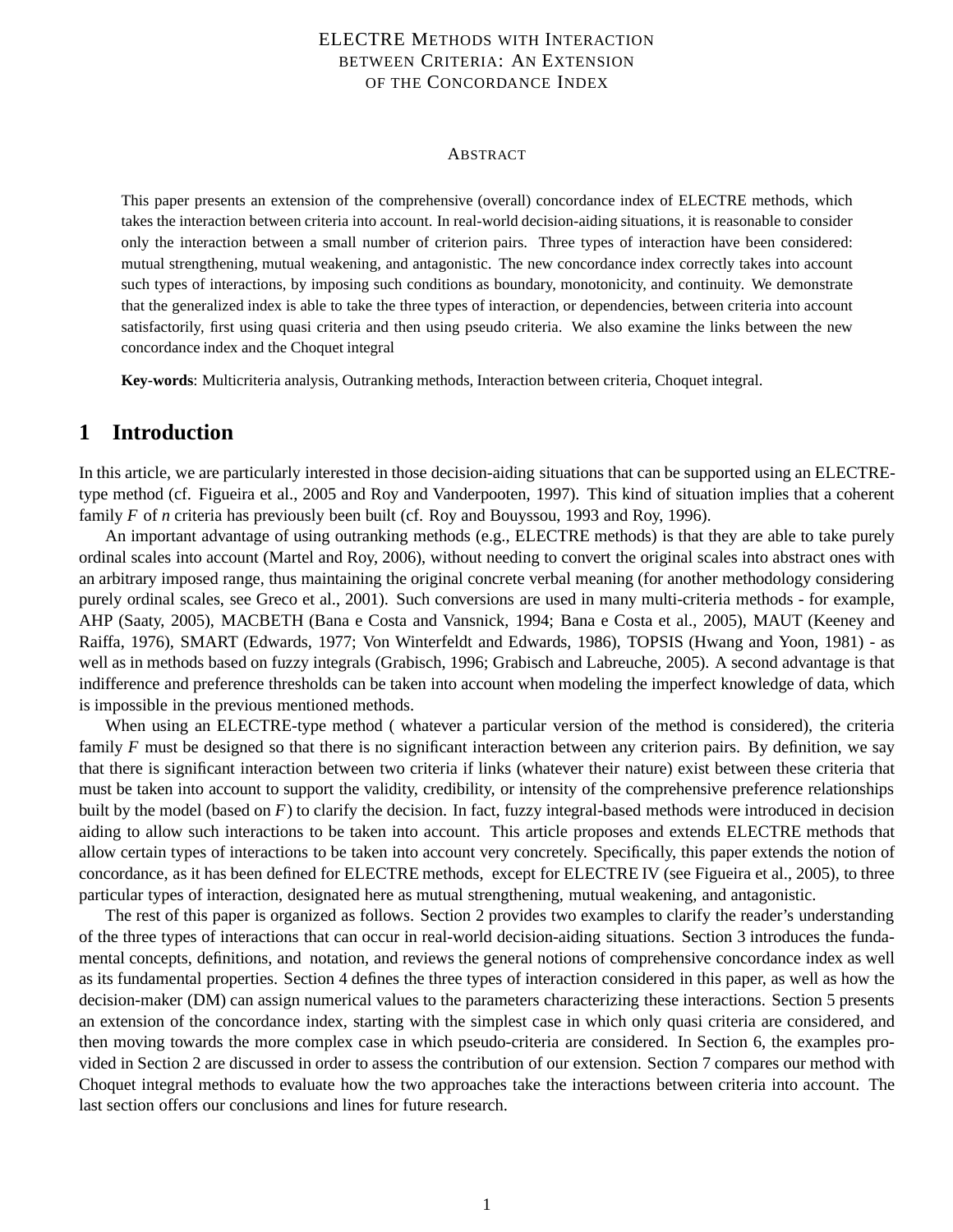# **2 Illustrative Examples**

This section provides two examples in order to clarify the effects of the different interactions dealt with in this paper. These effects generate additional information that must be taken into account in the concordance indices. (Section 6 offers a more detailed discussion of how such additional information can be modeled.) In the criterion descriptions, [min] is assigned to the criteria to be minimized and [max] to the criteria to be maximized.

### **2.1 Choosing a site for a new hotel construction project**

In this example, a site must be selected for a new hotel, which belongs to a multinational group, in a city where the group is not yet established. Suppose that a consulting company (henceforth, called the analyst) was asked to support that decision-aiding process of the Chief Executive Officer (CEO) of this group (henceforth, called DM), and that this analyst and the decision-maker's representative (henceforth, called DMR) decided to use an ELECTRE-type method. To this end, a family of five criteria  $(g_1 - g_5)$  is built:

*g*1: land purchasing and construction costs (investment costs) [min];

*g*2: annual operating costs (annual costs) [min];

*g*3: personnel recruitment possibilities (recruitment) [max];

*g*4: target client perceptions of the city district (image) [max];

*g*5: facility of access for the target clients (access) [max].

Indifference and preference thresholds (see Section 3) are associated with each one of these criteria. For the first two criteria, which are quantitative, these thresholds model the "approximate" character of the financial evaluations, and for the three other criteria, the unavoidable arbitrariness of the value due to the subjectivity of purely ordinal evaluations. These criteria do not have the same importance for the DMR. In order to represent these differences, intrinsic relative weights  $k_j$ ,  $j = 1, \ldots, 5$ , are associated to the corresponding criteria in the aggregation procedure, using the SRF (acronym of Simos-Roy-Figueira) technique and software by Figueira and Roy (2002). When considering two criteria in SRF, the value of each weight is fixed without taking into account the impact that the other criterion weight can have independently of whether or not belongs to the concordant coalition; in other words, all the possible interactions between criteria are abstracted.

The following tables given information that would allow the DMR to see how the weights intervene in the comparison of two sites.

*a*) The comparison of site *a* with sites *b*, *c*, and *d*, in terms of the two financial criteria  $g_1$  and  $g_2$ , is shown in Table 1.

| $g_1$   a is better than b   a is worse than c   a is better than d |  |  |
|---------------------------------------------------------------------|--|--|
| $g_2$   a is worse than b   a is better than c   a is better than d |  |  |

Table 1: Comparison of site *a* with sites *b*, *c*, and *d* with respect to the financial criteria

According to the classic definition of the concordance index (see Section 3), the role that criteria *g*<sup>1</sup> and *g*<sup>2</sup> should have for supporting the answer to the assertion "*a* is at least as good as *b* (or *c* or *d*)" is characterized by the following weights,

 $k_1$  in the comparison with *b*,

 $k_2$  in the comparison with  $c$ ,

 $k_1 + k_2$  in the comparison with *d*.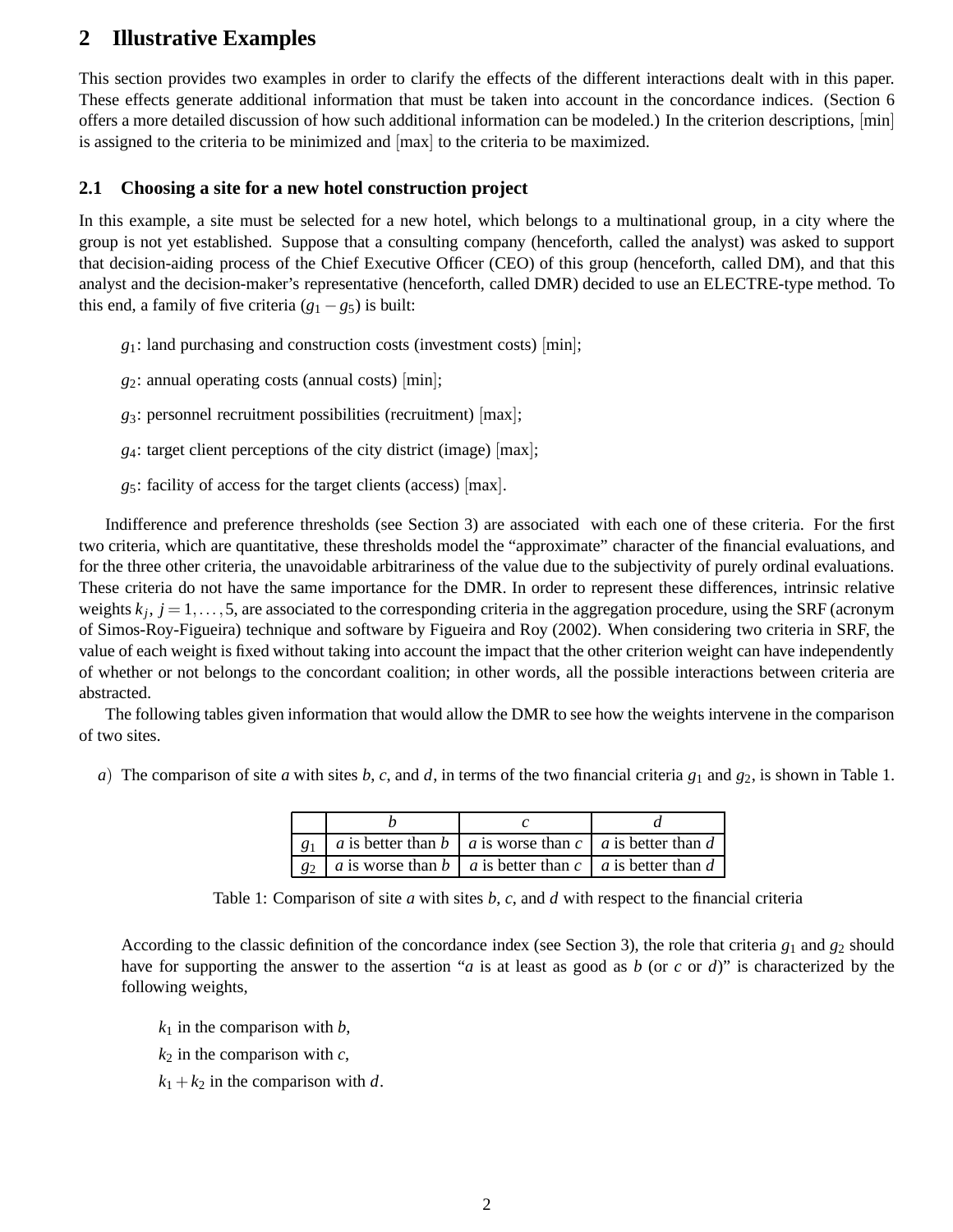Given the information presented in Table 1, the DMR considers the weights  $k_1$  and  $k_2$  assigned to criteria  $g_1$  and *g*<sup>2</sup> appropriate, when only one criterion, *g*<sup>1</sup> or *g*2, supports a decision that one action is better than another one. However, he/she judges that the sum  $k_1 + k_2$  is not sufficient to characterize the role of this criteria pair when both supports the decision that one action is better than another one, because in this case each criterion is strengthened by the other given the degree of complementarity between them. The comparisons provided by the DMR about actions *a*, *b*, *c*, and *d* express his/her conviction that, if one action is better than another one with respect to criteria  $g_1$  and  $g_2$  conjointly, it would be interesting to be able to take this mutual strengthening effect into account. As this reasoning shows, the classic concordance index is not able to take such a mutual strengthening effect into account (for an illustrative example see Section 6). This effect can be taken into account by increasing the weights  $k_1$  and  $k_2$  for the criteria  $g_1$  and  $g_2$ , respectively in the concordance index of the assertion "*a* is at least as good as *d*", when both criteria intervene conjointly to make the assertion valid. In the following sections, the amount that must be added to  $k_1 + k_2$  to model this mutual strengthening effect is denoted  $k_{12} = k_{21}$ .

*b*) The comparisons of site *a* with sites *b*, *c*, and *e* in terms of the two purely ordinal criteria, *g*<sup>4</sup> and *g*5, are presented in Table 2.

|  | $g_4$   a is better than b   a is worse than c   a is better than e |  |  |
|--|---------------------------------------------------------------------|--|--|
|  | $g_5$   a is worse than b   a is better than c   a is better than e |  |  |

Table 2: Comparison of site *a* with sites *b*, *c*, and *d* with respect to the image and access criteria

Given the information presented in Table 2, the DMR considers the weights  $k_4$  and  $k_5$  assigned to criteria  $g_4$  and *g*<sup>5</sup> appropriate, when only one criterion, *g*<sup>4</sup> or *g*5, supports a decision that one action is better than another one. However, he/she judges that the sum  $k_4 + k_5$  is too high to characterize the role of this criteria pair when both supports the decision that one action is better than another one, because in this case each criterion is weakened by the other due to the degree of redundancy between them. The comparisons provided by the DMR about actions *a*, *b*, *c*, and *e* express his/her conviction that, if one action is better than another one with respect to criteria *g*<sup>4</sup> and *g*<sup>5</sup> conjointly, it would be interesting to be able to take this mutual weakening effect into account. As this reasoning shows, the classic concordance index is not able to take such a mutual weakening effect into account (for an illustrative example see Section 6). This effect can be taken into account by decreasing the weights  $k<sub>4</sub>$  and *k*<sup>5</sup> for the criteria *g*<sup>4</sup> and *g*5, respectively, in the concordance index of the assertion "*a* is at least as good as *e*", when both criteria intervene conjointly to make the assertion valid. In the following sections, the negative amount that must be added to  $k_4 + k_5$  to model this mutual weakening effect is denoted  $k_{45} = k_{54}$ .

### **2.2 Launching a new digital camera model**

In this example, a manufacturer wants to introduce a new digital camera model on the market. As in the previous example, we assume that the DMR and the analyst decided to use an ELECTRE-type method. For this purpose a family of seven criteria  $(g_1 - g_7)$  is built:

- *g*1: purchasing costs (cost) [min];
- *g*2: weaknesses (fragility) [min];
- *g*3: user friendliness of the controls (workability) [max];
- *g*4: image quality (image) [max];
- *g*5: aesthetics [max];
- *g*6: volume [min];
- *g*7: weight [min].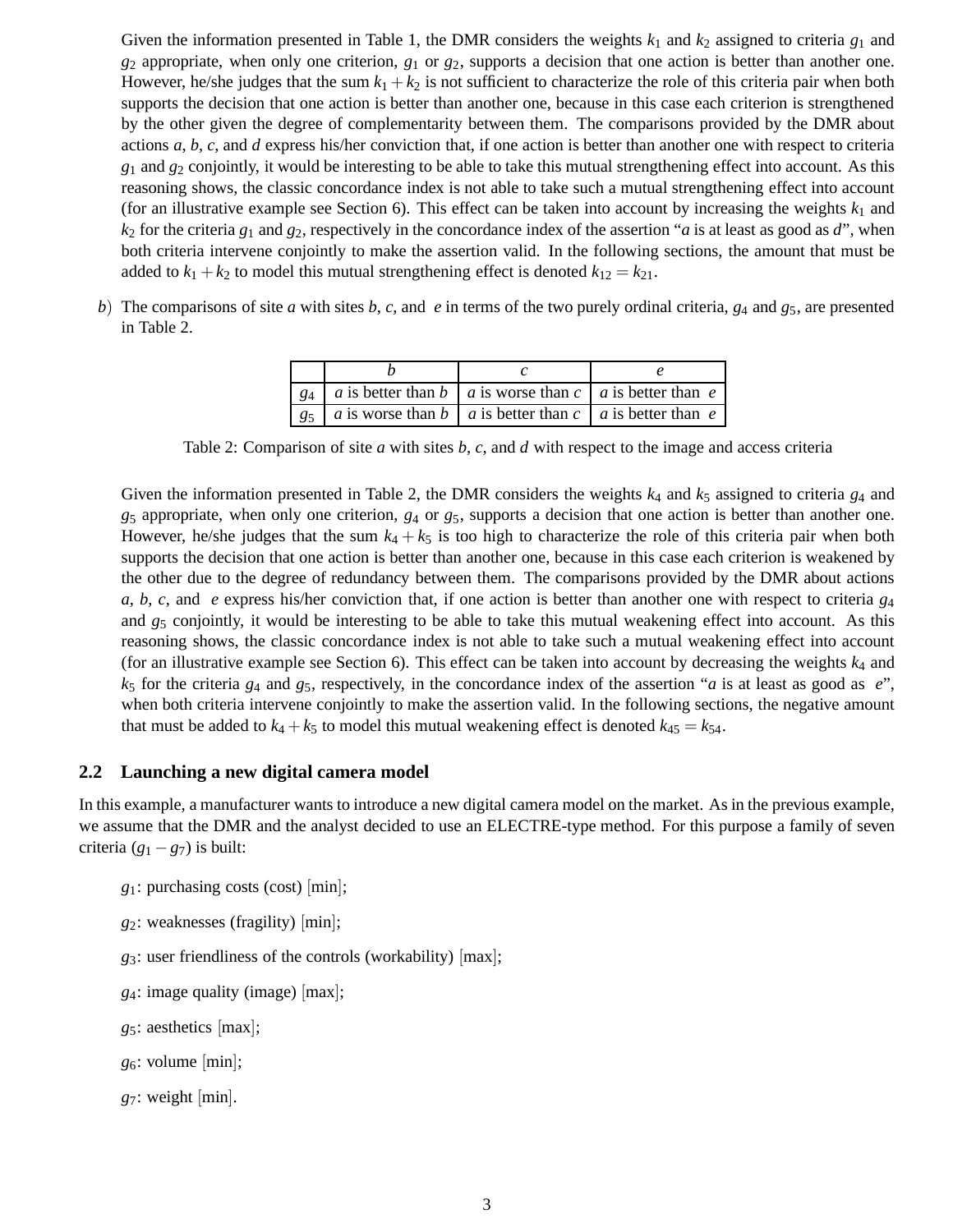As in the previous example and for the same reasons, indifference and preference thresholds, as well as weights, were associated to each one of the seven criteria. In discussion, the DMR and the analyst must again decide how the weights of the criteria cost  $(g_1)$  and fragility  $(g_2)$  should intervene in the comparison of the possible actions or camera models. A digital camera model *a* can be compared to the remaining models *b*, *c*, and *d*, according to these two criteria (*g*<sup>1</sup> and *g*2), as is shown in Table 3.

| $g_1$ | a is better than $b \parallel$                              | a worse than $c \mid a$ is better than d |  |  |
|-------|-------------------------------------------------------------|------------------------------------------|--|--|
| 82    | a is better than b   a is better than c   a is worse than d |                                          |  |  |

Table 3: Comparison of model *a* with models *b*, *c* and *d* with respect to cost and fragility

According to the classic definition of the concordance index (see Section 3), the role that criteria *g*<sup>1</sup> and *g*<sup>2</sup> should play in supporting the assertion "model *a* is at least as good as model *b* (or *c* or *d*)" is characterized by the following weights,

- $k_1 + k_2$  in the comparison with *b*,
- $k_2$  in the comparison with  $c$ ,
- *k*<sup>1</sup> in the comparison with *d*.

The value of each of these weights was set without taking into account the impact that the other criterion's weight could have independent of whether or not it belongs to the concordant coalition; in other words, all the possible interactions between criteria are abstracted. Given the information in Table 3, the DMR considers that weights  $k_1$  and  $k_2$ adequately characterize the role these two criteria should play when comparing *a* with *b* and *a* with *c*; however, he/she considers that the same is not true when comparing *a* with *d*. Based on a customer survey, it seems that when one model is less fragile than another, the benefit derived from the lower cost is partially masked by the fact the model is less fragile. This phenomenon can be modeled by decreasing the weight of criterion *g*<sup>1</sup> in the concordance index of the assertion "*a* is at least as good as  $b$ ". In the following sections, the quantity that must be subtracted from  $k_1$  to take into account this antagonistic effect (i.e., masking effect) of criterion  $g_2$  with respect to criterion  $g_1$  is denoted  $k'_{12}$ .

Please note that if the DMR considers that the role of  $g_2$  is adequately taken into account by the weight  $k_2$  in the concordance index of the assertion "*a* is at least as good as *c*", nothing can make him/her consider the possibility of an antagonistic effect of  $g_1$  with respect to  $g_2$ . On the other hand, if the results of the customer survey justify taking such an antagonism into account, the quantity  $k'_{21}$  that must be subtracted from  $k_2$  to model this interaction effect could be different from  $k'_{12}$ . In other words, there is not necessarily symmetry between the two situations.

### **3 Concepts: Definitions and notation**

This section presents some elementary concepts, definitions, and the notation used in the rest of this paper. As for the key concepts and the main features concerning ELECTRE methods (the context in which they are relevant, modeling with an outranking relation, their structure, the role of criteria, and how to account for imperfect knowledge) see Figueira et al. (2005). A comprehensive treatment of ELECTRE methods may be found in Roy and Bouyssou (1993) and Vincke (1992). Much of the theory developed on this field is presented in these books.

#### **3.1 Basic data**

The basic data of a multiple criteria problem is composed of a coherent set or family of criteria, a set of actions, and an evaluation matrix. Let,

- $F = \{g_1, g_2, \ldots, g_i, \ldots, g_n\}$  denote a family or set of *criteria*; for the sake of simplicity we shall use also *F* as the set of criteria indices (the same will apply later on for subsets of *F*);
- $A = \{a, b, c, \ldots\}$  denote a finite set of *actions* with cardinality *m*;
- $g_i(a) \in E_i$  denote the *evaluation* of action a on criterion  $g_i$ , for all  $a \in A$  and  $i \in F$ , where  $E_i$  is the scale associated to criterion  $g_i$  (no restriction is imposed to the scale type).

In what follows it is assumed that all the criteria are to be maximized, which is not a restrictive assumption.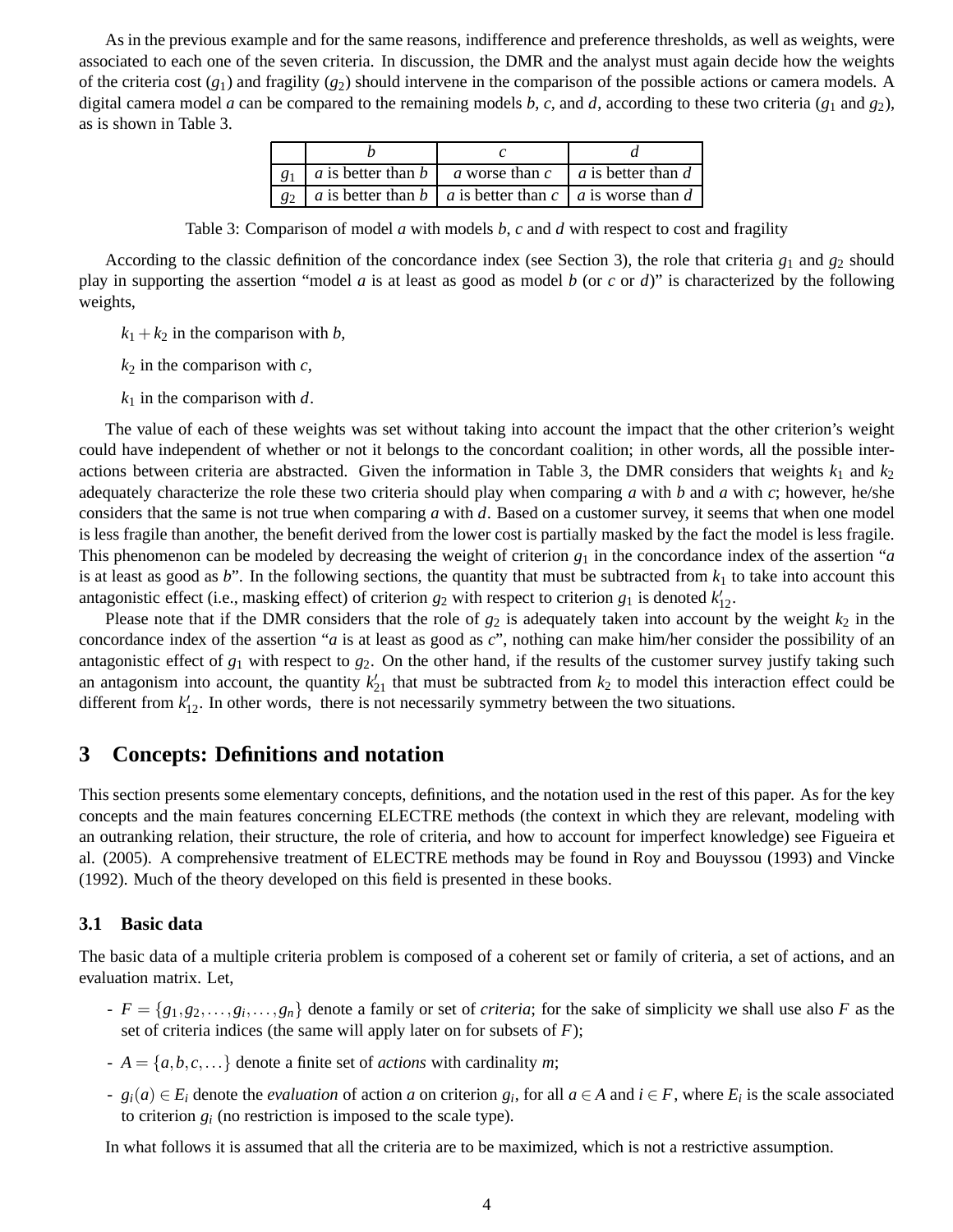#### **3.2 Binary relations**

When comparing two actions *a* and *b*, the following comprehensive binary relations can be defined on the set *A*. For a pair  $(a,b) \in A \times A$  let,

- *P* denote the *strict preference* relation; *aPb* means that "*a* is strictly preferred to *b*";
- *I* denote the *indifference* relation; *aIb* means that "*a* is indifferent to *b*";
- *Q* denote the *weak preference* relation; *aQb* means that "*a* is weakly preferred to *b*, which expresses hesitation between indifference (*I*) and preference (*P*);
- *S* denote the *outranking* relation; *aSb* means that "*a* outranks *b*" or more precisely that "*a* is at least as good as *b*". Note that,  $S = I \cup Q \cup P$ .

For a given criterion  $g_i$ , the same interpretation of the above binary relations is valid, but now these relations are called partial binary relations,  $P_i$ ,  $I_i$ ,  $Q_i$ , and  $S_i$ , respectively.

### **3.3 The notion of pseudo-criterion**

The concept of pseudo-criterion is based on the definition of two preference parameters, called thresholds. Let

- *→*  $q_i(g_i(a))$  denotes the *indifference threshold* for criterion  $g_i$ , for all  $a \in A$  and  $i \in F$ ;
- $p_i(g_i(a))$  denotes the *preference threshold* for criterion  $g_i$ , for all  $a \in A$  and  $i \in F$ .

such that  $p_i(g_i(a)) \geq q_i(g_i(a))$ , for all  $g_i(a) \in E_i$  and  $a \in A$ .

**Definition 1 (pseudo-criterion)**. A pseudo-criterion is a function  $g_i$  associated with the two threshold functions  $q_i(g_i(a))$ and  $p_i(g_i(a))$  satisfying the following condition, for all  $a \in A$  (Roy, 1991, 1996):  $g_i(a) + p_i(g_i(a))$  and  $g_i(a) + q_i(g_i(a))$ *are non-decreasing monotone function of*  $g_i(a)$ *.* 

By definition, for all pairs  $(a,b) \in A \times A$  with  $g_i(a) \geq g_i(b)$ ,

 $aI_i b \Leftrightarrow g_i(a) \leq g_i(b) + q_i(g_i(b));$  $aQ_i b \Leftrightarrow g_i(b) + q_i(g_i(b)) < g_i(a) \leq g_i(b) + p_i(g_i(b));$  $aP_i b \Leftrightarrow g_i(b) + p_i(g_i(b)) < g_i(a).$ 

**Definition 2 (quasi criterion)**. If,  $q_i(g_i(a)) = p_i(g_i(a))$ , for all  $a \in A$ , then  $g_i$  is called a quasi criterion. It is a particular *case of a pseudo criterion which is also considered in the rest of the paper. For a quasi criterion there is no ambiguity zone, that is, there is no weak preference Q<sup>i</sup> .*

In what follows  $C(aTb)$  represents the coalition of criteria in favor of the assertion " $aTb$ ", where  $T \in \{P, Q, S\}$ 

#### **3.4 The criteria weights and the concordance index**

In ELECTRE methods, the *relative importance coefficients* attached to the criteria refer to *intrinsic weights*. For a given criterion  $g_i$ , the weight  $k_i$ ,  $k_i > 0$  for all  $g_i \in F$ , can be interpreted as its voting power when it contributes to the majority which is in favor of an outranking; it is not a substitution rate. For more details about the question on how to attribute numerical values to the parameters which must reflect the relative importance of criteria, see Figueira and Roy (2002), Mousseau (1993, 1995) and Roy and Mousseau (1996).

ELECTRE Multiple Criteria Aggregation Procedures (MCAPs) are based on a *concordance index c*(*a*,*b*) which is used both to validate the assertion "*a* outranks *b*" and/or to give a measure of the credibility of such an assertion. The concordance index can be defined as follows,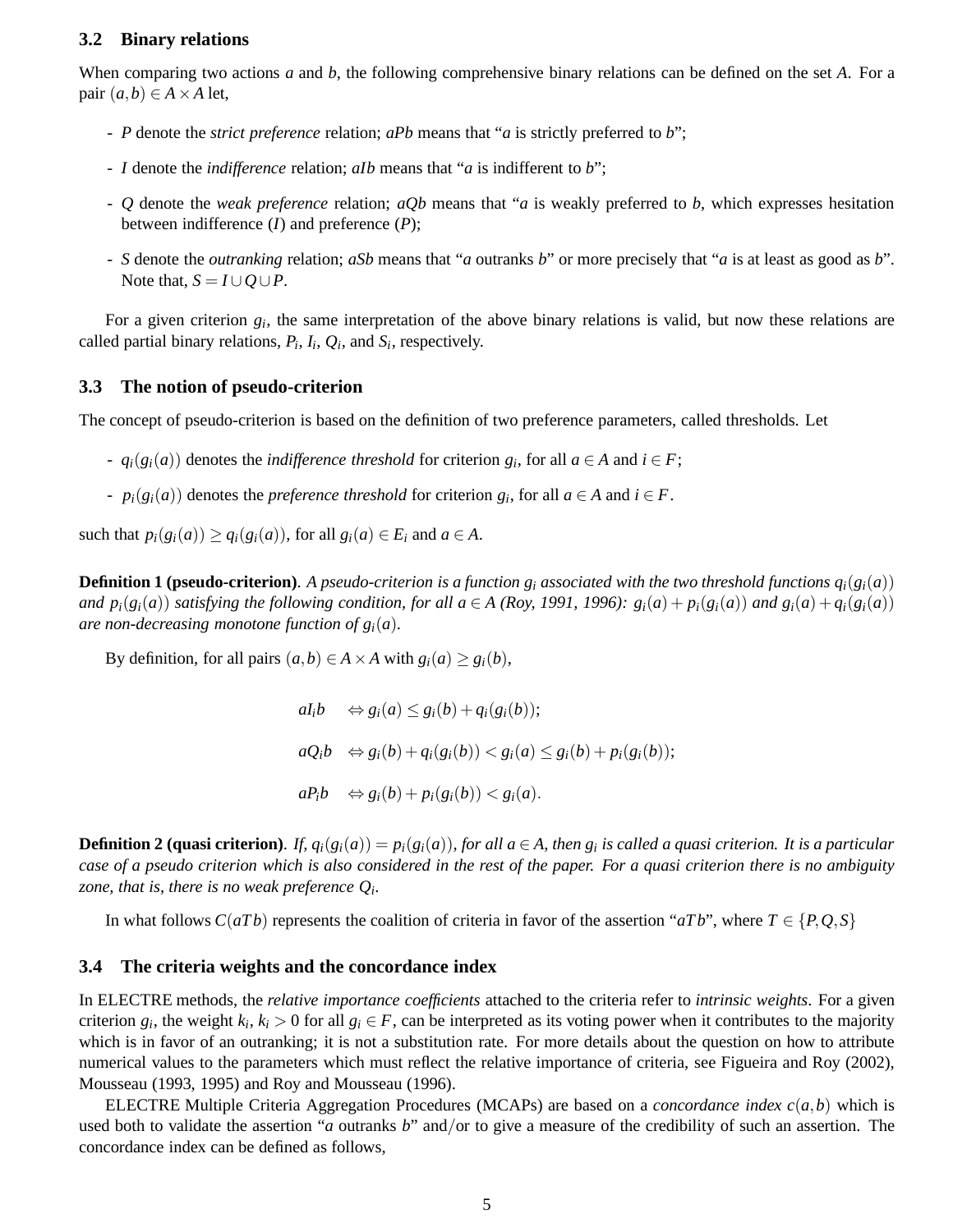$$
c(a,b) = \sum_{i \in C(aSb)} \frac{k_i}{K}, \quad \text{where } K = \sum_{i \in F} k_i \tag{1}
$$

and, *C*(*aSb*) represents the coalition of criteria in favor of the assertion "*a* outranks *b*", when *F* if composed of quasi criteria.

When *F* contains at least a pseudo-criterion, this index should be rewritten in the following way (as in ELECTRE IS, III, and TRI, see Figueira et al., 2005),

$$
c(a,b) = \sum_{i \in F} \frac{k_i}{K} c_i(a,b)
$$
 (2)

where,

$$
c_i(a,b) = \begin{cases} 1, & \text{if } g_i(a) + q_i(g_i(a)) \ge g_i(b), (aS_i b), \\ \frac{g_i(a) + p_i(g_i(a)) - g_i(b)}{p_i(g_i(a)) - q_i(g_i(a))}, & \text{if } g_i(a) + q_i(g_i(a)) < g_i(b) \le g_i(a) + p_i(g_i(a)), (bQ_i a), \\ 0, & \text{if } g_i(a) + p_i(g_i(a)) < g_i(b), (bP_i a). \end{cases} \tag{3}
$$

It is easy to see that, when  $F$  is composed of quasi criteria, index (2) becomes (1).

Let  $\bar{C}(bPa)$  denote the complement of  $C(bPa)$ . It should be remarked that when *F* comprises only quasi criteria  $\bar{C}(bPa) = C(aSb)$ ; if *F* is composed of at least one pseudo-criterion  $\bar{C}(bPa) = C(aSb) \cup C(bQa)$ . In both cases this set represents the coalition of all the criteria which are not strongly opposed to the assertion *aSb* (let us recall that *bQa* is not a strong opposition).

#### **3.5 Properties of**  $c(a,b)$

The following properties of  $c(a,b)$  hold for all pairs  $(a,b) \in A \times A$ ,

**Boundary conditions:**  $0 \le c(a,b) \le 1$ .

**Monotonicity**: *c*(*a*,*b*) *is a monotonous non-decreasing function of*  $\Delta_i = g_i(a) - g_i(b)$ *, for all i* ∈ *F*.

**Continuity**: if  $p_i(g_i(a)) > q_i(g_i(a))$ , for all  $i \in F$  and  $a \in A$ , then  $c(a, b)$  is a continuous function of both  $g_i(a)$  and  $g_i(b)$ .

The proof of the boundary conditions is obvious. The proof of monotonicity is based on the fact that, for each *i*,  $c_i(a,b)$  has the same property. Continuity is not valid for quasi criteria. The proof for the case of pseudo-criteria is also based on the fact that, for each *i*,  $c_i(a,b)$  has the same property.

### **4 Types of interactions considered**

The above formulae (1) and (2) do not take any type of dependency between the considered criteria into account. Very often, this is justified because the formulae are used to deal with a structural dependence related to various points concerning distinct stakeholder (Roy and Bouyssou, 1993). For the sake of the clarity, a coherent criteria family must be defined so as to reduce other types of dependency as much as possible (see, for example, Bisdorff, 2001). It is also necessary to completely remove any dependencies derived from dispersion or from a classical utility approach (Roy and Bouyssou, 1993). Consequently, from a practical point of view, the dependencies that really need to be taken into account are not numerous and in general concern only criteria pairs. Considering criteria triples or quadruples and so on would be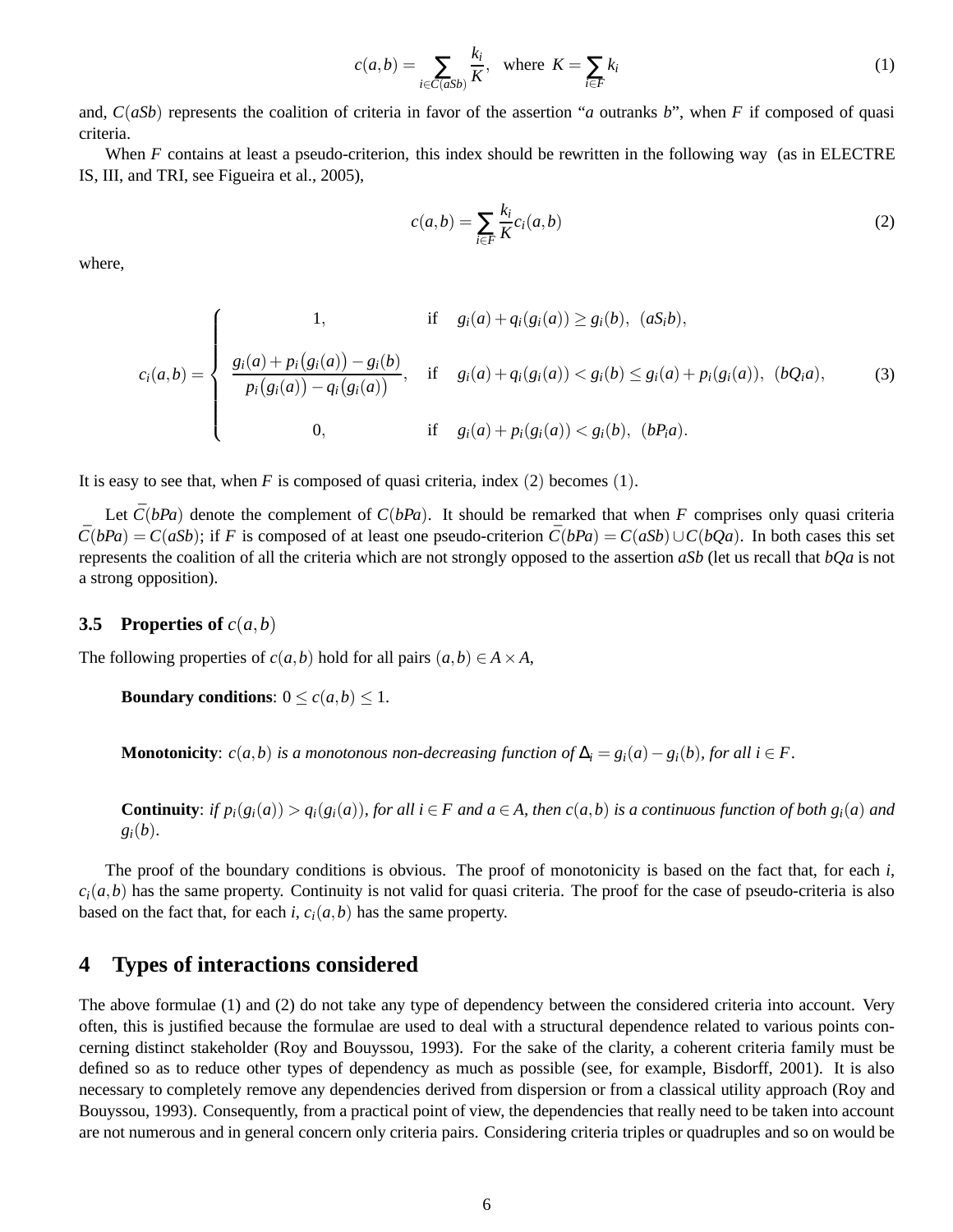too complicated to be effective in a decision aiding process because formulating them would involve so many problems of interpretation and comprehension that their expected added value would vanish (see Roy, 2007).

Therefore, we consider the cases where the only dependencies between criteria which deserve to be taken into account in MCAPs are related to interactions between criteria pairs. In this paper we are interested in the situations in which the interactions can be modeled using one of the three interaction types presented below. These definitions are modifications of formulae (1) and (2). The conditions in which these modifications take place are related to a given interaction type. This work is based on the research of Greco and Figueira (2003), in which similar interaction types can be found. Roy (2007) provides a more general formulation of the three types of interaction proposed in this paper, which is independent of the ways the interactions are taken into account in the concordance index.

#### **4.1 Definitions**

This section provides the definitions of the three interaction types. Let us notice that case  $a - b$  is mutually exclusive, but cases  $a - c$  and  $b - c$  are not.

#### *a*) **Mutual strengthening effect**

If criteria  $g_i$  and  $g_j$  both strongly, or even weakly, support the assertion *aSb* (more precisely,  $g_i$ ,  $g_j \in \overline{C}(bPa)$ ), we consider that their contribution to the concordance index must be larger than the sum of  $k_i + k_j$ , because these two weights represent the contribution of each of the two criteria to the concordance index when the other criterion does not support *aSb*. We suppose that the effect of the combined presence of  $g_i$  and  $g_j$  among the criteria supporting the assertion *aSb* can be modeled by a mutual strengthening coefficient  $k_{ij} > 0$ , which intervenes algebraically in *c*(*a*,*b*). (For an example, see the interaction between  $g_1$  and  $g_2$  in Section 2.1.) Please note that  $k_{ij} = k_{ji}$ .

#### *b*) **Mutual weakening effect**

If criteria  $g_i$  and  $g_j$  both strongly, or even weakly, support the assertion *aSb* (more precisely,  $g_i$ ,  $g_j \in \overline{C}(bPa)$ ), we consider that their contribution to the concordance index must be smaller than the sum of  $k_i + k_j$ , because these two weights represent the contribution of each of the two criteria to the concordance index when the other criterion does not support *aSb*. We suppose that this effect can be modeled using a mutual weakening coefficient  $k_{ij}$   $<$  0, which intervenes algebraically in  $c(a, b)$ . (For an example, see the interaction between  $g_3$  and  $g_4$  in Section 2.1.) Please note that  $k_{ij} = k_{ji}$ .

#### *c*) **Antagonistic effect**

If criterion *g<sup>i</sup>* strongly, or weakly, supports the assertion *aSb* and criterion *g<sup>h</sup>* strongly opposes this assertion, we consider that the contribution of the criterion  $g_i$  to the concordance index must be smaller than the weight  $k_i$  that was considered in cases in which  $g_h$  does not belong to  $C(bPa)$ . We suppose that this effect can be modeled by introducing an antagonism coefficient  $k'_{ih} > 0$ , which intervenes negatively in  $c(a,b)$ . (For an example, see the "cost" and "fragility" criteria in Section 2.2., where "cost" is  $g_i$  and "fragility" is  $g_h$ .) Please note that the presence of an antagonism coefficient  $k'_{ih} > 0$  is compatible with both the absence of antagonism in the reverse direction  $(k'_{hi} = 0)$  and the presence of a reverse antagonism  $(k'_{hi} > 0)$ .

The antagonistic effect does not double the influence of the veto effect; in fact, they are quite different. If criterion  $g_h$  has a veto power, it will always be considered, regardless of whether  $g_i$  belongs to the concordant coalition. The same is not true for the antagonistic effect, which occurs only when the criterion *g<sup>i</sup>* belongs to the concordant coalition. Let us notice the a veto effect or threshold expresses the power attributed to a given criterion,  $g_j$  to be against the assertion "a outranks b", when the difference of the evaluation between  $g_j(b)$  and  $g_j(a)$  is greater than this threshold.

#### **4.2 Practical aspects**

The four-step procedure presented in this section shows how numerical values can be assigned to the parameters introduced below in order to characterize the mutual strengthening, mutual weakening, and the antagonistic effects. The parameters were designed so that these effects could be taken into account in the ELECTRE methods that use of the concordance index, as mentioned in Section 3. The four-step procedure is used in the context of a constructive perspective when using ELECTRE methods rather than a descriptive one (cf. Roy, 1993, 2005, 2007).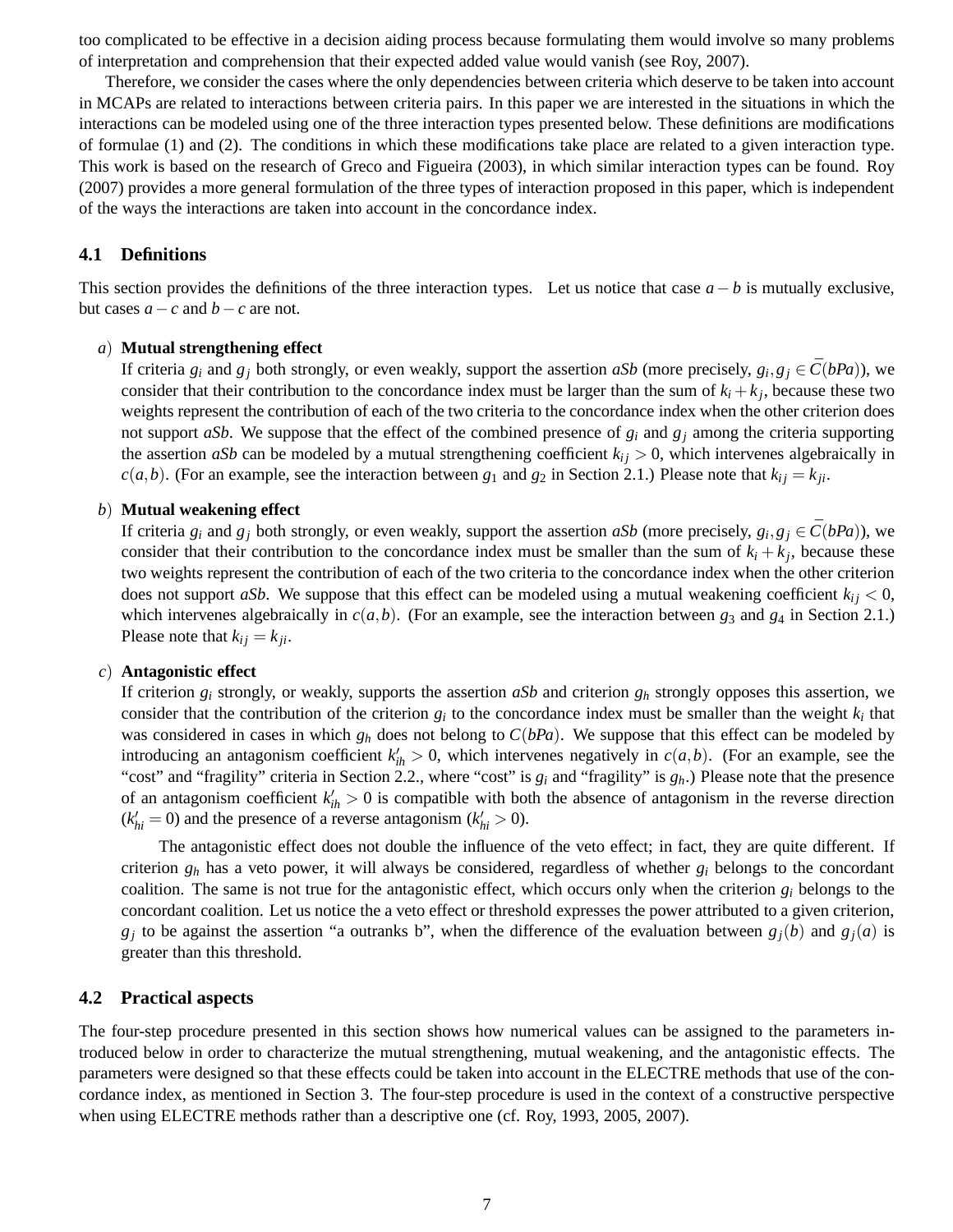- **Step 1** As is traditional in the ELECTRE method, step 1 assigns numerical values to the intrinsic weights  $k_i$ ,  $i = 1, \ldots, n$ . The revised "pack of cards" method can be used for such a purpose (see SRF software by Figueira and Roy, 2002). The analyst should, however, point out to the DMR that the value of the relative weight *k<sup>i</sup>* should be set without taking into account the impact that certain criteria, regardless of whether they belong to the concordant coalition, could have. In other words, the "cards" should be ranked ignoring all the possible kinds of inter-criteria interaction (cf. Section 2).
- **Step 2** The analyst should ask the DMR about the possible interactions that he/she thinks must be taken into account. In order to make sure that the DMR has a good understanding of the interaction effects, the analyst can use illustrative examples like the ones presented in Section 1. Then, considering criterion  $g_1$  and reviewing the remaining criteria  $g_2, g_3, \ldots, g_n$ , it should be easy (and relatively quick), given the very nature of the criteria, to recognize:
	- That considering an interaction between *g*<sup>1</sup> and another criterion is not justified, or
	- That an interaction between *g*<sup>1</sup> and at least one of the remaining criteria must be considered. In this case, it is also necessary to define which kind of interaction exists: mutual strengthening, mutual weakening, or antagonistic. For our purposes here, we assume that antagonistic interaction excludes the presence of the other two types, in which case, the sign of the interaction(s) must also be defined (cf. 4.1 *c*).

This procedure is repeated to consider the possible interactions between  $g_2$  and  $g_3, \ldots, g_n$ , then between  $g_3$  and  $g_4, \ldots, g_n$ , and, finally between  $g_{n-1}$  and  $g_n$ .

If the criteria family is appropriately designed, the number of pairs/ordered pairs for which an interaction effect can be defined should be rather very small.

**Step 3** A numerical value is assigned to the interaction coefficient associated with each pair identified in the previous step. As stated in the coefficients' definition (cf. Sections 2 and 4.1), the larger their absolute value, the more important the interaction effect. By definition, these coefficients are defined, such that:

*If there is a mutual strengthening or a mutual weakening effect between criteria g<sup>i</sup> and g<sup>j</sup> , then the relative weights* of these two criteria in  $c(a,b)$  should be  $k_i + k_j + k_{ij}$  instead of  $k_i + k_j$  (cf. Section 3) as soon as aS<sub>i</sub>b and aS<sub>i</sub>b is *found.*

If criterion  $g_h$  has an antagonistic effect with respect to criterion  $g_i$ , then the relative weight of criterion  $g_i$  in  $c(a,b)$ *should be*  $k_i - k'_{ih}$  *instead of*  $k_i$  (*cf. Section 3*) *as soon as aS<sub>i</sub>b and bP<sub>h</sub>a is found.* 

These definitions should be considered to support the analyst's position on the appropriate value of each interaction coefficient to take the importance of the effect the DMR considers appropriate (cf. Step 2) into account in the model. Let us review the examples presented in Section 2 to show how the analyst should proceed.

- Case 1 (mutual strengthening effect): cf. 2.1 *a*, criteria  $g_1$  and  $g_2$ . Suppose that when using SRF the result is  $k_1 = 5$ and  $k_2 = 4$ , and thus  $k_1 + k_2 = 9$ . Since there is a mutual strengthening effect, the relative weights of these two criteria should be larger than 9, when comparing the two sites *a* and *d* (cf. Table 1). The analyst can ask the DMR to set the value to be replaced to 9 in this comparison in order to adequately model the interaction that the DMR wants to take into account. If the answer is 12, for example, the analyst should conclude that  $k_{12} = 3.$
- Case 2 (mutual weakening effect): cf. 2.1 *b*, criteria  $g_4$  and  $g_5$ . Suppose that when using SRF the result is  $k_4 = 3$ and  $k_5 = 3$ , and thus  $k_4 + k_5 = 6$ . Since there is a mutual weakening effect, the relative weights of these two criteria should be lower than 6, when comparing the two sites *a* and *e* (cf. Table 2). The analyst can ask the DMR to set the value to be replaced to 6 in this comparison in order to adequately model the interaction that the DMR wants to take into account. If the answer is 4, for example, the analyst should conclude that  $k_{45} = -2.$
- Case 3 (antagonistic effect): cf. 2.2, criteria  $g_1$  and  $g_2$ . Suppose that when using SRF the result is  $k_1 = 6$  and  $k_2 = 4$ , and thus  $k_1 + k_2 = 10$ . Since criterion  $g_2$  is antagonistic with respect to  $g_1$ , the weight  $k_1$  should be lower than 6, when comparing two digital camera models *a* and *d* (cf. Table 3). The analyst can ask the DMR to set the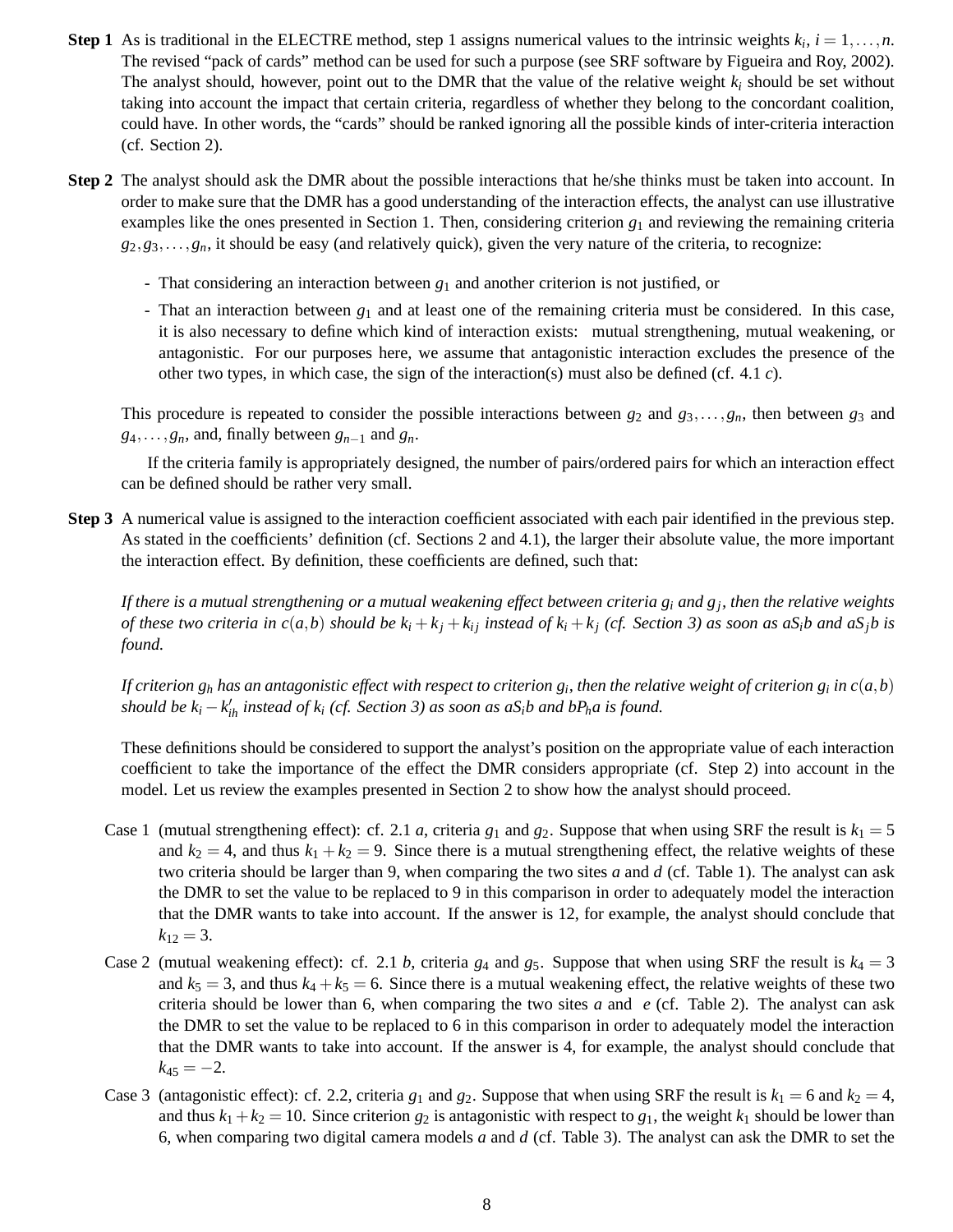value to be replaced to 6 in this comparison in order to adequately model the interaction that the DMR wants to take into account. If the answer is 3.5, for example, the analyst should conclude that  $k'_{12} = 2.5$ .

Please note that the procedure followed for the latter case is a little bit different from the other two cases, which only underlines the difference between the antagonistic effect and the mutual strengthening and mutual weakening effects. This difference is connected to the fact that, when  $k'_{ih} \neq 0$ , it is also possible to have  $k'_{hi} = 0$  or  $k'_{hi} \neq 0$  (cf. 4.1 c), without requiring that  $k'_{ih} = k'_{hi}$ .

The antagonistic effect that may exist between two criteria *g<sup>i</sup>* and *g<sup>h</sup>* can be formally taken into account as a mutual strengthening effect between these two criteria. In this case, the initial weights *k<sup>i</sup>* and *kh*, obtained using SRF, should be replaced with the values  $k_i - k'_{ih}$  and  $k_h - k'_{hi}$  respectively, such that  $k_{ih} = k'_{ih} + k'_{hi}$ . However, this ploy, which is very difficult for those who use it, does not prevent the antagonistic effect from being used to define the values  $k'_{ih}$  and  $k'_{hi}$ . In addition, as will be shown at the end of Section 5, this equivalence is not valid for pseudo-criteria.

**Step 4** In this step the net balance condition is checked, because, in very specific cases, an improper result can mean a return to the previous step to modify the value assigned to some interaction coefficients.

Let  $k_{ij}$  be the negative value of the interaction coefficient used to characterize a mutual weakening effect. Since the interaction can, at most, render the contribution of criterion  $g_i$  to  $c(a,b)$  null when  $aS_ib$  and  $aS_jb$ , the following should be true:

$$
k_i - |k_{ij}| \ge 0
$$

In the same way, since this interaction can, at most, render the contribution of criterion  $g_i$  to  $c(a,b)$  null when  $aS_i b$  and  $bP_h a$ , the interaction coefficient  $k'_{ih}$  that allows an antagonistic effect to be characterized should be defined such that:

$$
k_i - k'_{ih} \geq 0
$$

Suppose the two previous interactions, where criterion  $g_i$  is present, were considered. When  $aS_i b$ ,  $aS_j b$ , and  $bP_h a$  simultaneously occurs, the contribution of the three criteria to  $c(a,b)$  is equal to:

$$
k_i - k_{ih}' - |k_{ij}|
$$

This quantity must be positive since the two interactions taken into account cannot render the contribution of  $g_i$  to  $c(a,b)$  non-negative. Thus, in Step 3, the analyst should check whether or not the values assigned to the interaction coefficients fulfill the previous inequalities. The different types of interaction considered here with  $g_i$ can be present not only with one criterion  $g_j$  or  $g_h$ , but with two or even, exceptionally, with three or more. Thus the analyst should check that, for each criterion  $g_i$  that interacts with several criteria, the following net balance condition is fulfilled:

**Condition (positive net balance)**. *For all i*  $\in$  *F*,

$$
\left(k_i\right)-\left(\sum_{\{i,j\}:k_{ij}<0}|k_{ij}|+\sum_hk'_{ih}\right)>0
$$

If a criterion  $g_i$  for which this inequality is not fulfilled, the values of the interaction coefficients shown in brackets should be questioned. Clearly, the number of pairs of interaction criteria is generally small, thus the inequalities that must be verified, if any exist, are also quite few.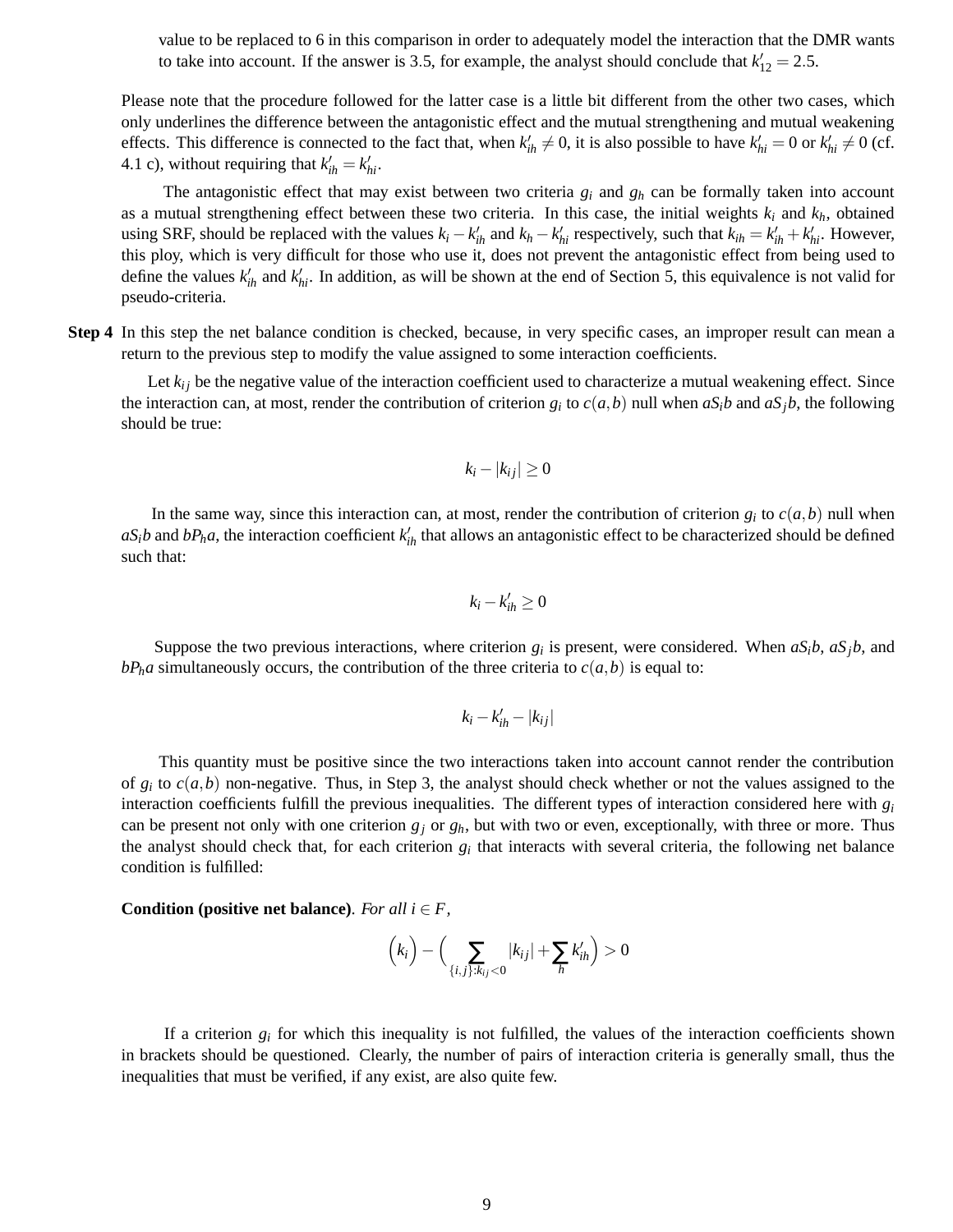# **5 Extensions of the concordance index**

This section is devoted to the definition of the concordance index, first when *F* is composed of quasi criteria, and then when at least one criterion is a pseudo-criterion.

Before presenting the formulae it is useful to introduce the following additional notation. Let,

- *L*(*a*,*b*) denote the set of all pairs  $\{i, j\}$  such that  $i, j \in \overline{C}(bPa)$ ;
- $O(a,b)$  denote the set of all ordered pairs  $(i,h)$  such that  $i \in \overline{C}(bPa)$  and  $h \in C(bPa)$ .

### **5.1 The quasi criterion model**

Let us recall that a quasi criterion is a pseudo-criterion such that  $q_i(g_i(a)) = p_i(g_i(a))$ , for all  $a \in A$ .

#### **5.1.1 Definition of**  $c(a,b)$

The comprehensive concordance index, when *F* is composed of quasi criteria, is defined as follows,

$$
c(a,b) = \frac{1}{K(a,b)} \Big( \sum_{i \in \bar{C}(bPa)} k_i + \sum_{\{i,j\} \in L(a,b)} k_{ij} - \sum_{(i,h) \in O(a,b)} k'_{ih} \Big)
$$
(4)

where,

$$
K(a,b) = \sum_{i \in F} k_i + \sum_{\{i,j\} \in L(a,b)} k_{ij} - \sum_{(i,h) \in O(a,b)} k'_{ih}
$$

Note that, in general,  $K(a,b) \neq K(b,a)$ . Observe also that, from positive balance condition  $K(a,b) > 0$  is always true.

As for the new definition of  $c(a,b)$ , the following properties should be fulfilled.

**Coherence**: *The definition of c(a,b) as in formula (4) should be coherent with the classical definition of the*  $c(a,b)$ *as it was presented in Section 3.*

It means that, when we compare two actions *a* and *b* and when there is no interaction effect regarding this comparison, the new  $c(a,b)$  should be the same as the one of Section 3. The proof is quite obvious since when there is no interaction effect,  $L(a,b) = 0$  and  $O(a,b) = 0$ , and consequently  $c(a,b)$  in formula (4) becomes,  $c(a,b) = \frac{1}{K(a,b)} \sum_{i \in F} k_i$  with  $K(a,b) = K$ .

**Boundary conditions:**  $0 \le c(a,b) \le 1$ .

As for the proof let us consider separately the two inequalities,

1.  $c(a,b) \ge 0$ 

This inequality derives from the definition of  $c(a,b)$  and the net balance condition; it is fulfilled for every  $K(a,b)$ . The proof is provided in Theorem 1.

2.  $c(a,b) \leq 1$ 

Two cases have to be considered,

(a)  $C(bPa) = F$  (all the criteria belong to the concordant coalition) It represents *unanimity* and the index must be equal to one,

$$
c(a,b)=1
$$

Since unanimity leads to the absence of antagonistic interaction effects,  $c(a,b)$  can be rewritten as follows,

$$
c(a,b) = \frac{1}{K(a,b)} \Big( \sum_{i \in F} k_i + \sum_{\{i,j\} \in L(a,b)} k_{ij} \Big) = 1
$$
 (5)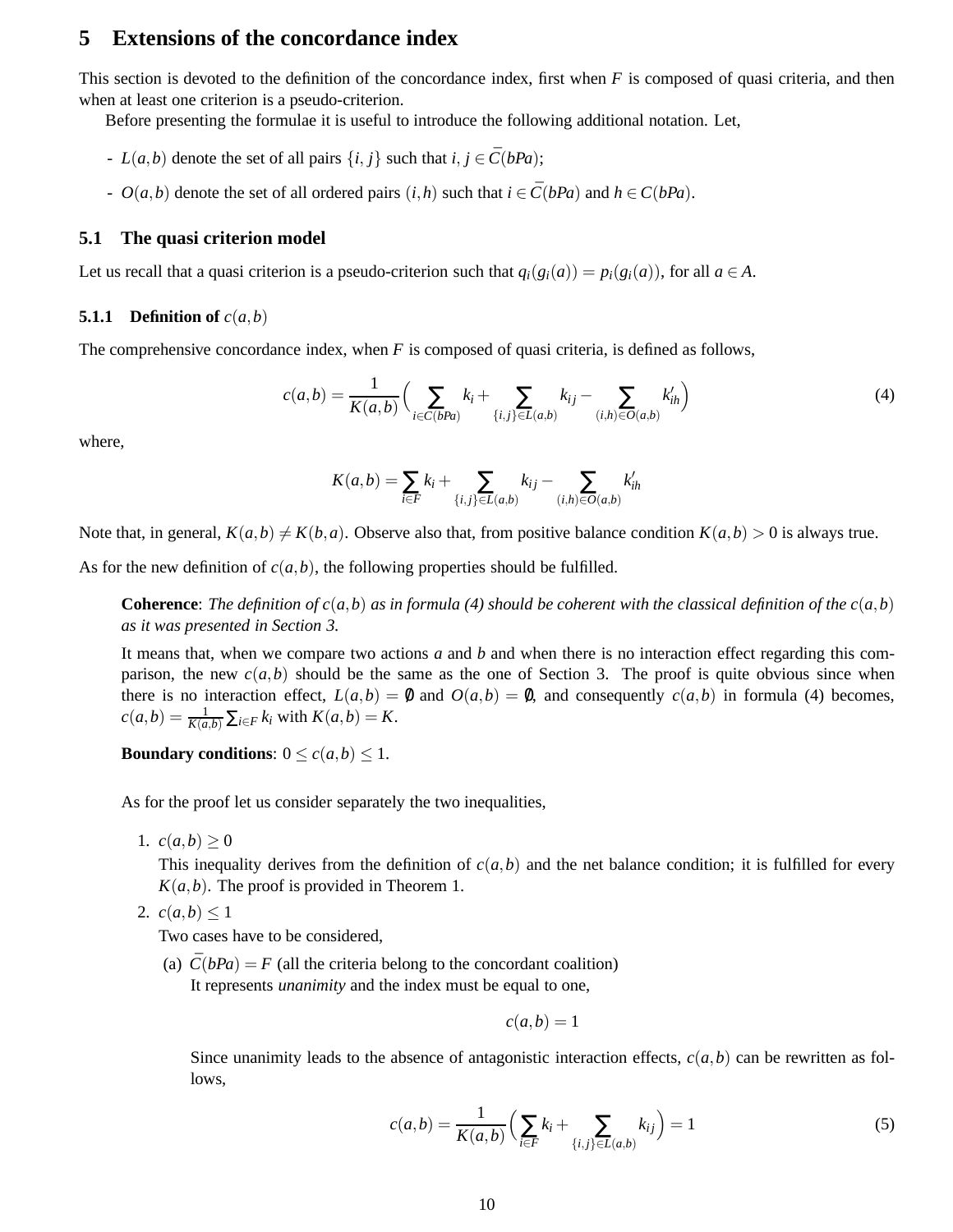(b)  $\bar{C}(bPa) \neq F$  (at least one criterion belongs to  $C(bPa)$ ) In the previous case, the antagonistic coefficients were not present. As soon as these coefficients appear in  $c(a,b)$  it becomes strictly lower than 1, i.e.,  $c(a,b) < 1$ .

**Remark 4.** If F is composed of quasi criteria, the function  $c(a,b)$  presents a discontinuity when  $g_i(a) + g_i(g_i(a))$  becomes strictly lower than  $g_i(b)$ . In the case of pseudo-criteria,  $p_i(g_i(a)) > q_i(g_i(a))$ , for all  $i \in F$  and  $a \in A$ , this discontinuity *will not occur.*

#### **5.1.2 Main theorem**

Let us consider the pair  $(a, b) \in A \times A$  and calculate the following algebraic sum,

$$
S(a,b) = \sum_{i \in \bar{C}(bPa)} k_i + \sum_{\{i,j\} \in L(a,b)} k_{ij} - \sum_{(i,h) \in O(a,b)} k'_{ih}
$$

**Lemma 1**. For all  $(a,b) \in A \times A$  and for all  $f \in F$ ,  $S(a,b)$  is a monotone non-decreasing function of  $\Delta_f$  and  $S(a,b) \ge 0$ . *(The proof of this lemma is provided in the Appendix)*

Remembering that  $\bar{C}(bPa)$  can be any subset  $E \subseteq F$ , the non-negativity of  $S(a,b)$  proved in Lemma 1 can be rewritten as follows, for all  $E \subseteq F$ ,

$$
\sum_{i \in E} k_i + \sum_{\{i,j\} \in E} k_{ij} - \sum_{i \in E, h \in F \setminus E} k'_{ih} \ge 0
$$

Before introducing the main result it is important to establish also the following lemma.

**Lemma 2**. For all  $(a,b) \in A \times A$  and for all  $f \in F$ ,  $c(a,b)$  defined as in (4) is a monotone non-decreasing function of  $\Delta_f$ *if and only if the non-negativity summation condition is fulfilled. (The proof of this lemma is provided in the Appendix)*

The main result is established in the following theorem.

**Theorem 1**. *Monotonicity and boundary conditions hold for c*(*a*,*b*) *as defined in formula (4).*

#### **Proof**.

Lemma 2 proves monotonicity. Let us now prove the boundary conditions,

1.  $c(a,b) > 0$ 

If  $\overline{C}(bPa) = \emptyset$ , then  $c(a,b) = 0$ . Suppose that we could have  $c(a,b) < 0$ . This implies that at least one criterion *f* does not belong to  $\overline{C}(bPa) \neq \emptyset$ . Consider that there exists at least one criterion in  $\overline{C}(bPa)$ . If for all *f* in  $\overline{C}(bPa)$ ,  $\Delta_f$  is forced to decrease till  $\overline{C}(bPa) = \emptyset$ , then  $c(a,b)$  cannot increase. Contradiction!

2.  $c(a,b) \leq 1$ 

From condition (5),  $c(a,b) = 1$ , when  $\overline{C}(bPa) = F$ . Suppose that we could have  $c(a,b) > 1$ . This implies that at least one criterion *f* does not belong to  $\bar{C}(bPa)$ . Consider that there exists at least one criterion that does not belong to  $\bar{C}(bPa)$ . If for all *f*,  $\Delta_f$  is forced to increase till *f* becomes an element of  $\bar{C}(bPa)$ , then  $c(a,b)$  cannot decrease. Contradiction!

The proof is now complete.

#### **5.2 The pseudo-criterion model**

When dealing with a pseudo-criterion,  $g_i$ , an ambiguity zone should be taken into account, for all  $(a,b) \in A \times A$ ,

$$
g_i(a) + q_i(g_i(a)) < g_i(b) \leq g_i(a) + p_i(g_i(a))
$$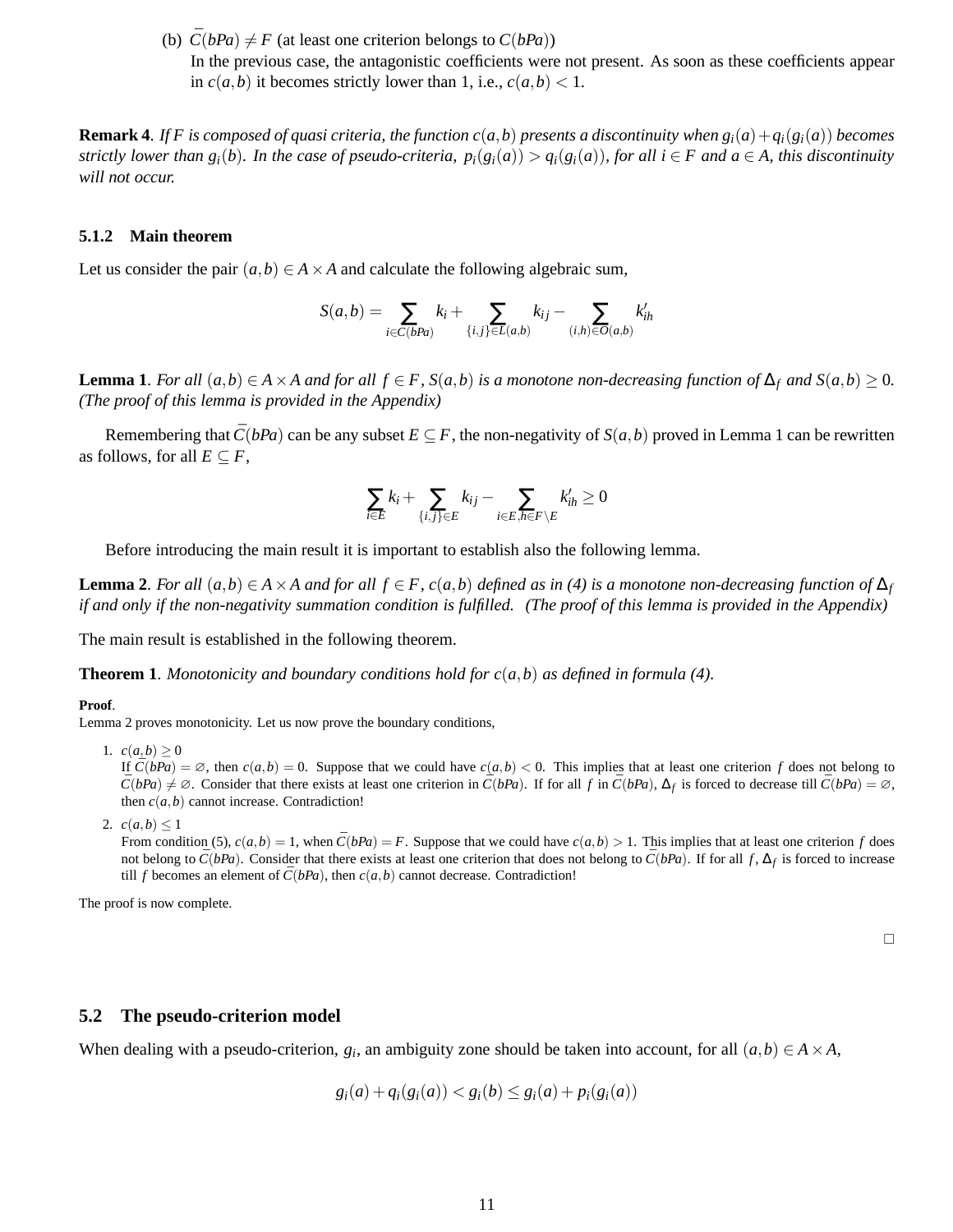### **5.2.1** Definition of  $c(a,b)$

The definition of  $c(a,b)$  can be stated in the following manner,

$$
c(a,b) = \frac{1}{K(a,b)} \Big( \sum_{i \in \bar{C}(bPa)} c_i(a,b)k_i + \sum_{\{i,j\} \in L(a,b)} Z(c_i(a,b), c_j(a,b))k_{ij} - \sum_{(i,h) \in O(a,b)} Z(c_i(a,b), c_h(b,a))k'_{ih} \Big)
$$
(6)

where,

$$
K(a,b) = \sum_{i \in F} k_i + \sum_{\{i,j\} \in L(a,b)} Z(c_i(a,b), c_j(a,b))k_{ij} - \sum_{(i,h) \in O(a,b)} Z(c_i(a,b), c_h(b,a))k'_{ih}
$$

Function  $Z(\cdot, \cdot)$  in formula (6) is used to capture the interaction effects in the ambiguity zone. It should be remarked that in the third summation  $c_h(b, a)$  is always equal to 1.

**Remark 5.** For the sake of clarity and simplicity, the same function  $Z(\cdot,\cdot)$  is used in both, the second and the third *summations. It would, however, be possible to use different functions.*

Let  $x = c_i(a, b)$  and  $y = c_i(a, b)$  or  $y = c_h(b, a)$ . Consequently,  $x, y \in [0, 1]$ . Function  $Z(x, y)$  is used to get the reduction coefficients for  $k_{ij}$  and  $k'_{ih}$  when, at least one of the arguments of  $Z(x, y)$  is within the range  $]0,1[$ .

What are the properties of  $Z(x, y)$  to guarantee the coherence of formula (6)?

**Extreme value conditions:** When leaving the ambiguity zones,  $c(a, b)$  should regain the form presented in formula (4). Thus,  $Z(1,1) = 1$  and  $Z(x,0) = Z(0,y) = 0$ .

**Symmetry**: For the same reason for put  $k_{ij} = k_{ji}$ , since we assume that also  $Z(x, y) = Z(y, x)$ .

**Monotonicity**: When the ambiguity diminishes, the effect due to the interaction cannot increase. Then  $Z(x, y)$  is a *non-decreasing monotone function* of both arguments *x* and *y*.

**Marginal impact condition**: When the ambiguity diminishes passing from  $x + w$  to  $x$ , the relative marginal impact of the interactions is bounded from above,

$$
\frac{1}{w}\Big(Z(x+w,y) - Z(x,y)\Big) \le 1 \quad x, y, w, x + w \in [0,1]
$$

We will see the interest of this condition in the proof of Lemma 3 (see Appendix).

**Continuity**: Formula (2) is a continuous function of  $g_i(a)$  and  $g_i(b)$  when  $p_i(g_i(a)) > q_i(g_i(a))$ , for all  $a \in A$ . If we want to preserve continuity, then it is necessary that  $Z(x, y)$  is a *continuous function* of each argument.

**Boundary condition**: For preserving the net balance condition, it is sufficient that  $Z(x, y) \le \min\{x, y\}$ .

The boundary condition is a particular case of the marginal impact condition. The proof is as follows.

$$
\frac{1}{w}\Big(Z(x+w,y)-Z(x,y)\Big)\leq 1 \Leftrightarrow Z(x+w,y)-Z(x,y)\leq w
$$

Consider now,  $x = 0$ 

$$
Z(0+w,y) - Z(0,y) \le w
$$

and, according to the extreme value conditions,

$$
Z(w, y) - 0 \le w \iff Z(w, y) \le w
$$

Now, for symmetry, we get

$$
Z(w, y) \le \min\{w, y\}.
$$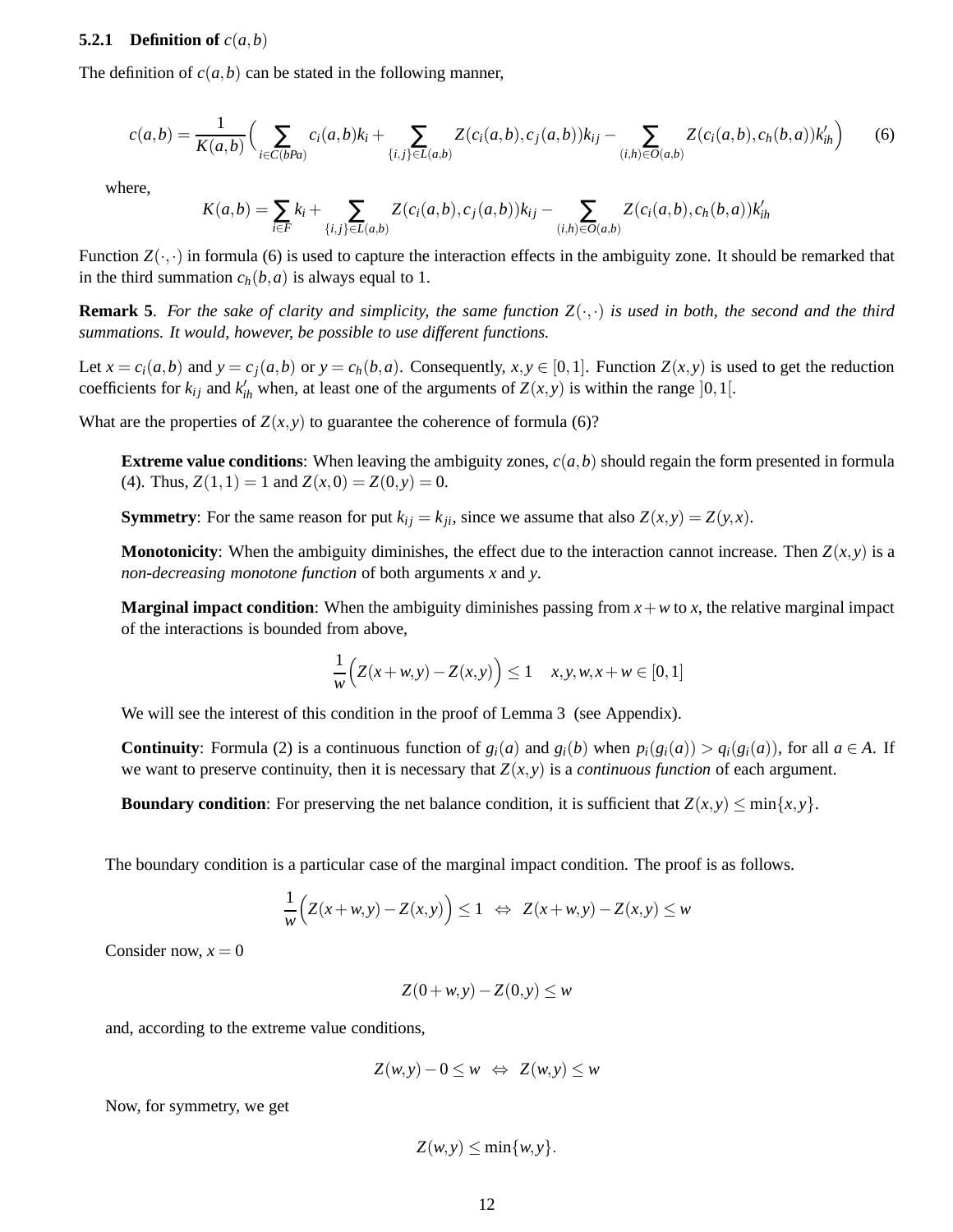Therefore, it is sufficient to consider only the marginal impact condition. However, for the sake of a better comprehension, we keep both conditions; it sounds more intuitive.

Among the multiple forms that can be chosen for  $Z(x, y)$ , we only present two of them which have an intuitive and meaningful interpretation.

$$
Z(x,y)=\min\{x,y\};
$$

$$
Z(x,y)=xy.
$$

If *x* and/or *y* are equal to 1, both formulae are equivalent. But, when *x* and *y* are both different from 1, that is, when the two interacting criteria belong to the ambiguity zone, then the impact of the interaction is weaker with *xy* than with  $\min\{x, y\}$ . Choosing the min $\{x, y\}$  formula means that the reduction coefficient is not influenced by what happens in the other ambiguity zone. For these reasons the formula *xy* seems preferable to  $\min\{x, y\}$ .

#### **5.2.2 Extension of the main theorem**

This section presents an extension of the previous results when *F* is composed of at least one pseudo-criterion. The proofs are similar to the ones provided for Lemma 2 and Theorem 1.

Let us consider the pair  $(a,b) \in A \times A$  and calculate the following algebraic sum,

$$
S(a,b) = \sum_{i \in \bar{C}(bPa)} c_i(a,b)k_i + \sum_{\{i,j\} \in L(a,b)} Z(c_i(a,b),c_j(a,b))k_{ij} - \sum_{(i,h) \in O(a,b)} Z(c_i(a,b),c_h(b,a))k'_{ih}
$$

**Lemma 3**. For all  $(a,b) \in A \times A$  and for all  $f \in F$ ,  $S(a,b)$  is a monotone non-decreasing function of  $\Delta_f$  and  $S(a,b) \ge 0$ . *(The proof of this lemma is provided in the Appendix)*

An immediate consequence of Lemma 3 is that  $K(a,b) > 0$  for all  $(a,b) \in A \times A$ . In fact

$$
K(a,b) = S(a,b) + \big(\sum_{i \in \bar{C}(bPa)} (1 - c_i(a,b))k_i + \sum_{j \in C(bPa)} k_j\big)
$$

Two cases are possible ( $\emptyset \subset C(aSb) \subseteq F$ ):

- *C*(*aSb*)  $\subseteq$  *F*: in this case the quantity in between big parentheses is always positive because  $k_i$  > 0 for all  $g_i \in F$ , such that the non-negativity of  $S(a,b)$  implies that  $K(a,b) > 0$ ;
- *C*(*aSb*) =  $\emptyset$ : in this case the *K*(*a*,*b*) =  $\sum_{i \in F} k_i > 0$  because  $k_i > 0$ , for all  $g_i \in F$ .

**Lemma 4**. For all  $(a,b) \in A \times A$  and for all  $f \in F$ ,  $c(a,b)$  defined as in (6) is a monotone non-decreasing function of  $\Delta_f$ . *(The proof of this lemma is provided in the Appendix)*

Now the main result can be established.

**Theorem 2**. *Boundary conditions, monotonicity, and continuity hold for*  $c(a,b)$  *as defined in formula (6).* 

#### **Proof**.

Lemma 2 establishes monotonicity. Boundary conditions hold when considering pseudo-criteria. And continuity derives from the fact that,

- 1. the functions  $c_f(a,b)$ ,  $Z(x, y)$  are continuous, and
- 2. the conditions  $c_f(a,b) = 0$  if  $g_f(a) + q_f(g_f(a)) g_f(g_f(b)) = 0$  and  $Z(0, y) = Z(x, 0) = 0$  guarantees continuity when a criterion becomes a member or when it is removed from one of the following sets,  $\bar{C}(a,b)$ ,  $L(a,b)$ , or  $O(a,b)$ .

The proof is thus complete for the general case.

 $\Box$ 

We complete this section (cf. end of Step 3 in Section 4.2) by showing that when dealing with pseudo-criteria the antagonistic effect is not equivalent to mutual strengthening. For the sake of simplicity, consider a decision problem with only two criteria,  $g_i$  and  $g_h$ , and the following three cases: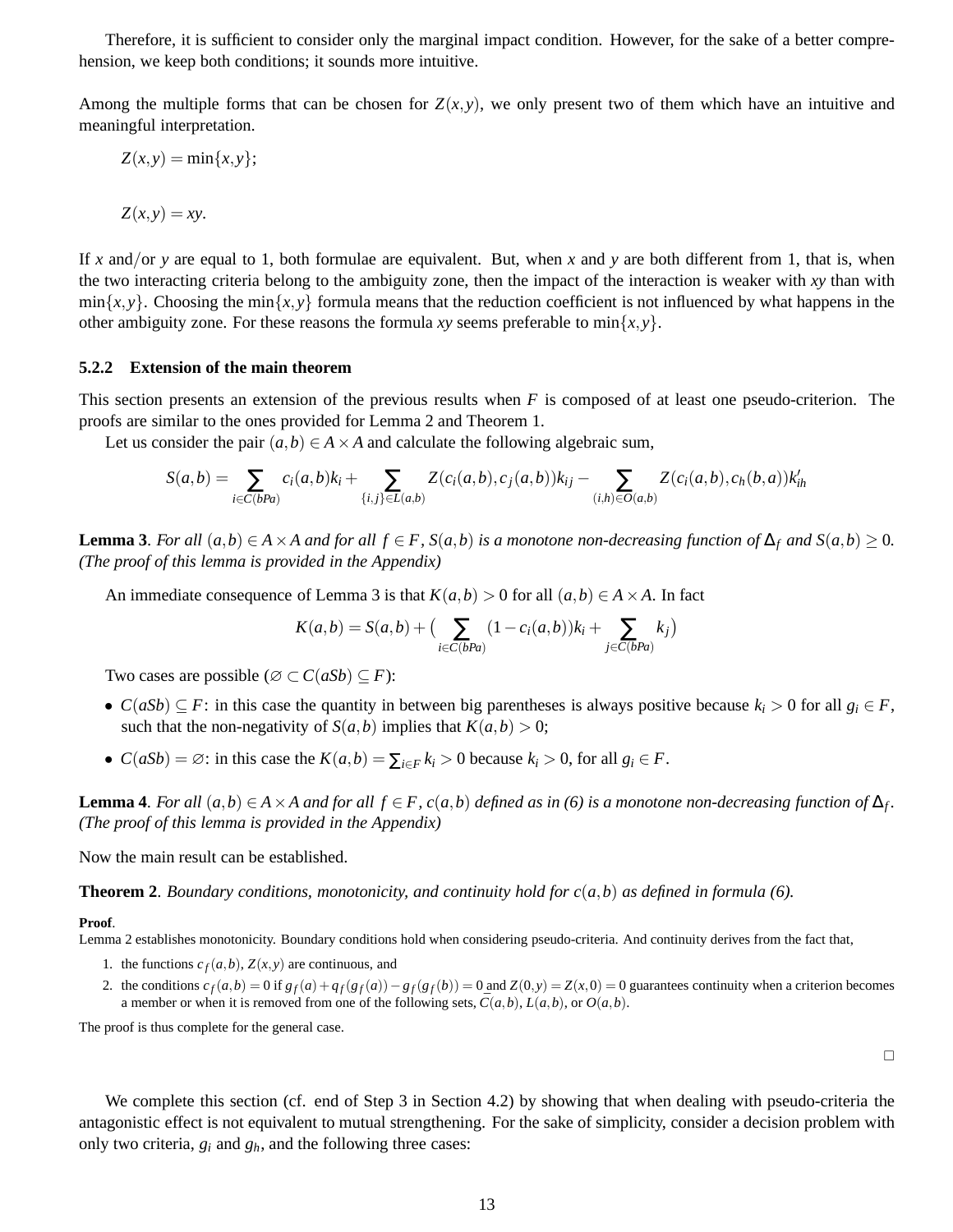- $a)$   $g_i, g_h \in \overline{C}(bPa);$
- *b*)  $g_i \in \overline{C}(bPa)$  and  $g_h \in C(bPa)$ ;
- $c)$   $g_h \in \overline{C}(bPa)$  and  $g_i \in C(bPa)$ .

Let us consider modeling cases  $a$ ),  $b$ ), and  $c$ ) in terms of both mutual strengthening, using the weights  $k_i$ ,  $k_k$ , and  $k_{ih}$ , and antagonism, using the weights  $\bar{k}_i$ ,  $\bar{k}_h$ ,  $\bar{k}'_h$ , and  $\bar{k}'_h$ .

Taking into account modeling in terms of mutual strengthening and considering the concordance index  $c(a,b)$ , we have (following the above three cases):

a) 
$$
c(a,b) = \frac{k_i c_i(a,b) + k_h c_h(a,b) + k_{ih} Z(c_i(a,b), c_h(a,b))}{k_i + k_h + k_{ih} Z(c_i(a,b), c_h(a,b))};
$$
  
b) 
$$
c(a,b) = \frac{k_i c_i(a,b)}{k_i + k_h};
$$
  
c) 
$$
c(a,b) = \frac{k_h c_h(a,b)}{k_i + k_h}.
$$

Taking into account modeling in terms of antagonism and considering the concordance index  $c(a,b)$ , we have (following the above three cases):

a) 
$$
c(a,b) = \frac{\bar{k}_ic_i(a,b) + \bar{k}_hc_h(a,b)}{\bar{k}_i + \bar{k}_h};
$$
  
\nb) 
$$
c(a,b) = \frac{\bar{k}_ic_i(a,b) - \bar{k}'_{ih}Z(c_i(a,b),c_h(b,a))}{\bar{k}_i + \bar{k}_h - \bar{k}'_{ih}Z(c_i(a,b),c_h(b,a))};
$$
  
\nc) 
$$
c(a,b) = \frac{\bar{k}_hc_h(a,b) - \bar{k}'_{hi}Z(c_h(a,b),c_i(b,a))}{\bar{k}_i + \bar{k}_h - \bar{k}'_{hi}Z(c_h(a,b),c_i(b,a))}.
$$

To get an equivalence between modeling in terms of mutual strengthening and antagonism, the following equations should hold for all the values of  $c_i(a,b)$  and  $c_h(a,b)$  in the above cases, i.e.,

a) 
$$
\frac{k_{i}c_{i}(a,b)+k_{h}c_{h}(a,b)+k_{ih}Z(c_{i}(a,b),c_{h}(a,b))}{k_{i}+k_{h}+k_{ih}Z(c_{i}(a,b),c_{h}(a,b))} = \frac{\bar{k}_{i}c_{i}(a,b)+\bar{k}_{h}c_{h}(a,b)}{\bar{k}_{i}+\bar{k}_{h}};
$$
  
b) 
$$
\frac{k_{i}c_{i}(a,b)}{k_{i}+k_{h}} = \frac{\bar{k}_{i}c_{i}(a,b)-\bar{k}_{ih}'Z(c_{i}(a,b),c_{h}(b,a))}{\bar{k}_{i}+\bar{k}_{h}+\bar{k}_{h}-\bar{k}_{ih}'Z(c_{i}(a,b),c_{h}(b,a))};
$$
  
c) 
$$
\frac{k_{h}c_{h}(a,b)}{k_{i}+k_{h}} = \frac{\bar{k}_{h}c_{h}(a,b)-\bar{k}_{hi}'Z(c_{h}(a,b),c_{i}(b,a))}{\bar{k}_{i}+\bar{k}_{h}-\bar{k}_{hi}'Z(c_{h}(a,b),c_{i}(b,a))}.
$$

Notice that the values of the weights  $k_i$ ,  $k_h$ ,  $k_{ih}$ , and  $\bar{k}_h$ ,  $\bar{k}'_{ih}$ ,  $\bar{k}'_{hi}$ , ensuring that the above equations hold, depend on the values of  $c_i(a,b)$  and  $c_h(a,b)$ . This means that there are no weights  $k_i$ ,  $k_h$ ,  $k_{ih}$  and  $\bar{k}_h$ ,  $\bar{k}'_{ih}$ ,  $\bar{k}'_{hi}$  giving the same values of  $c(a,b)$  when modeling in terms of mutual strengthening and when modeling in terms of antagonism, for all the possible values of  $c_i(a,b)$  and  $c_h(a,b)$ . Therefore, in presence of pseudo-criteria, mutual strengthening, and antagonism are not equivalent.

### **6 Modeling the interaction effects in the illustrative examples**

In this section, the impact on the pairwise comparisons of the three interactions effects illustrated in Section 2 is shown. When taking such effects into account, the comparisons between actions can change. In the following sub-sections, it is assumed that there is no veto effect in the pairwise comparisons of the actions.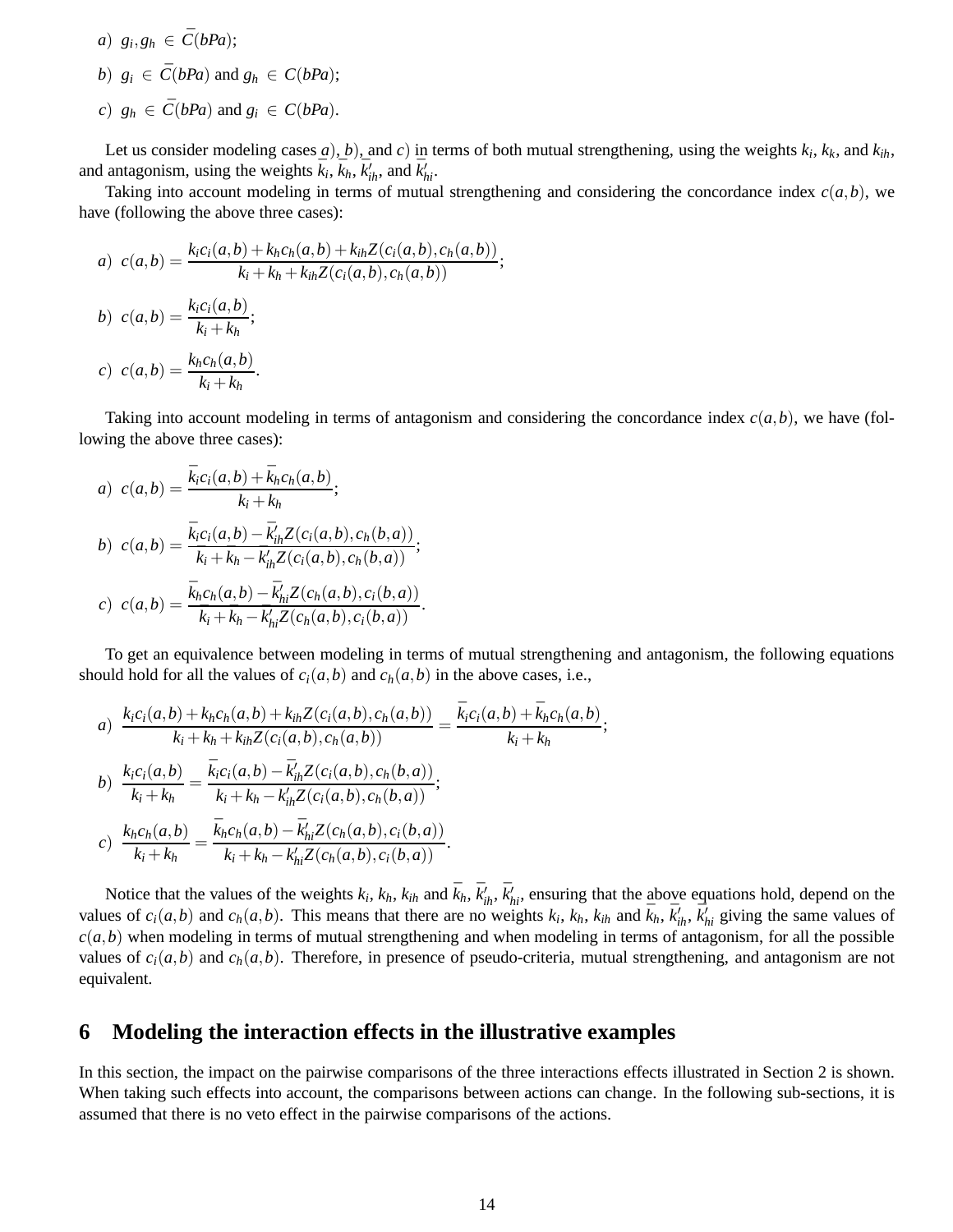### **6.1 Choosing a site for a new hotel construction project**

Table 4 presents the evaluations of the five sites - *a*, *b*, *c*, *d*, and *e* - according to the five criteria. In this example,

- The evaluations of criterion  $g_1$  (investment costs) are expressed in thousands of  $\in$ , designated K $\in$ . The indifference and the preference thresholds assigned to this criterion are  $q_1(g_1(x)) = 500 + 0.03g_1(x)$  K $\in$  and  $p_1(g_1(x)) =$  $1000+0.05g_1(x)$  K $\in$ , respectively, where *x* is the worst of the two actions (c.f. Section 3.3).
- The evaluations of criterion  $g_2$  (annual costs) are also expressed in  $K \in \mathcal{F}$ ; the thresholds assigned to this criterion are  $q_2(g_1(x)) = 50 + 0.05g_1(x)$  K $\in$  and  $p_2(g_1(x)) = 100 + 0.07g_1(x)$  K $\in$ , respectively, where *x* is the worst of the two actions (c.f. Section 3.3).
- The evaluations of criteria *g*<sup>3</sup> (recruitment), *g*<sup>4</sup> (image), and *g*<sup>5</sup> (access) are expressed on the following seven-level qualitative scale: very bad (1), bad (2), rather bad (3), average (5), rather good (5), good (6), and very good (7). The values between parenthesis can be used in ELECTRE methods to code the different verbal statements. Let us notice that such a way of coding plays only a purely ordinal role in the computation; other ways of coding the verbal scale trough the use of numerical values could be used by adjusting the thresholds values (see Martel and Roy, 2006).The indifference threshold for each criterion has been set at one on the seven-level scale and the preference threshold at two levels.

|                  | $g_1$ [min]                | $g_2$ [min]          | $g_3$ [max] | $g_4$ [max] | $g_5$ [max] |
|------------------|----------------------------|----------------------|-------------|-------------|-------------|
| a                | $\overline{13000}$ K $\in$ | $3000 \text{ K} \in$ | Average     | Average     | Average     |
| h                | 15 000 K€                  | $2500 \text{ K} \in$ | Good        | <b>Bad</b>  | Very Good   |
| $\mathcal{C}$    | $10\,900\,\mathrm{K}\in$   | $3400 \text{ K} \in$ | Good        | Good        | Very Bad    |
| d                | 15 500 K€                  | $3500 \text{ K} \in$ | Good        | Good        | Good        |
| $\boldsymbol{e}$ | $15000 \text{ K} \in$      | $2600 \text{ K} \in$ | Good        | Very Bad    | <b>Bad</b>  |

Table 4: Some potential sites for the new hotel

Consider again the weights obtained using SRF,  $k_1 = 5$ ,  $k_2 = 4$ ,  $k_3 = k_4 = k_5 = 3$ , where  $K = 18$ . The concordance index for the ordered pair  $(a,d)$  is  $c(a,d) = \frac{(5+4)}{18} = \frac{1}{2}$ . Taking into account the mutual strengthening interaction effect between  $g_1$  and  $g_2$ , whose the value is set at  $k_{12} = 3$  as defined in Section 4.2, our normalization coefficient  $K(a,d)$  $18 + 3 = 21$ . The new  $c(a,d) = \frac{12}{21} = \frac{4}{7}$  $\frac{4}{7}$ . In fact, *c*(*d*,*a*) does not change whether or not the interaction coefficient  $k_{12}$ is taken into account (i.e.,  $c(d, a) = \frac{9}{18} = \frac{1}{2}$  $\frac{1}{2}$ ). If the concordance threshold *s* has been defined as *s* = 0.55, the mutual strengthening interaction effect makes it clear that site  $a$  is better than  $d$ , whereas they were previously incomparable.

For the comparison between sites *a* and *e*,  $c(a,e) = \frac{(5+3+3)}{18} = \frac{11}{18}$ . But, when considering the mutual weakening interaction effect modeled with  $k_{45} = -2$ ,  $K(a,e) = 18 - 2 = 16$  and  $c(a,e) = \frac{(5+3+3-2)}{16} = \frac{9}{16}$ , the concordance index  $c(e, a)$  takes always the same value:  $c(e, a) = \frac{(4+3)}{18} = \frac{7}{18}$ . For  $s = 0.55$ , *a* can no longer be compared to *e*, whereas it was the preferred site prior to applying the mutual weakening effect.

#### **6.2 Launching a new digital camera model**

Table 5 presents the evaluations of the four models - *a*, *b*, *c*, and *d* - according to the seven criteria given in Section 2. Let us precise that:

- the evaluations of criterion  $g_1$  (price) are expressed in  $\epsilon$ ; the indifference and the preference thresholds assigned to this criterion are  $q_1 = 25 \in \text{and } p_1 = 50 \in \text{, respectively};$
- the evaluations of criterion *g*<sup>6</sup> (volume) are expressed in cubic centimeters; the thresholds assigned to this criterion are  $q_6 = 10$  *cm*<sup>3</sup> and  $p_6 = 20$  *cm*<sup>3</sup>, respectively;
- the evaluations of criterion  $g_7$  (weight) are expressed in grams; the thresholds are  $q_7 = 10$  g and  $p_7 = 20$  g, respectively;
- the evaluations of criteria *g*<sup>2</sup> (weakness), *g*<sup>3</sup> (workability), *g*<sup>4</sup> (image), and *g*<sup>5</sup> (aesthetics) are expressed on the following seven-level qualitative scale: very bad (1), bad (2), rather bad (3), average (4), rather good (5), good (6), and very good (7); these criteria have an indifference threshold of one on the seven-level scale and a preference threshold of two.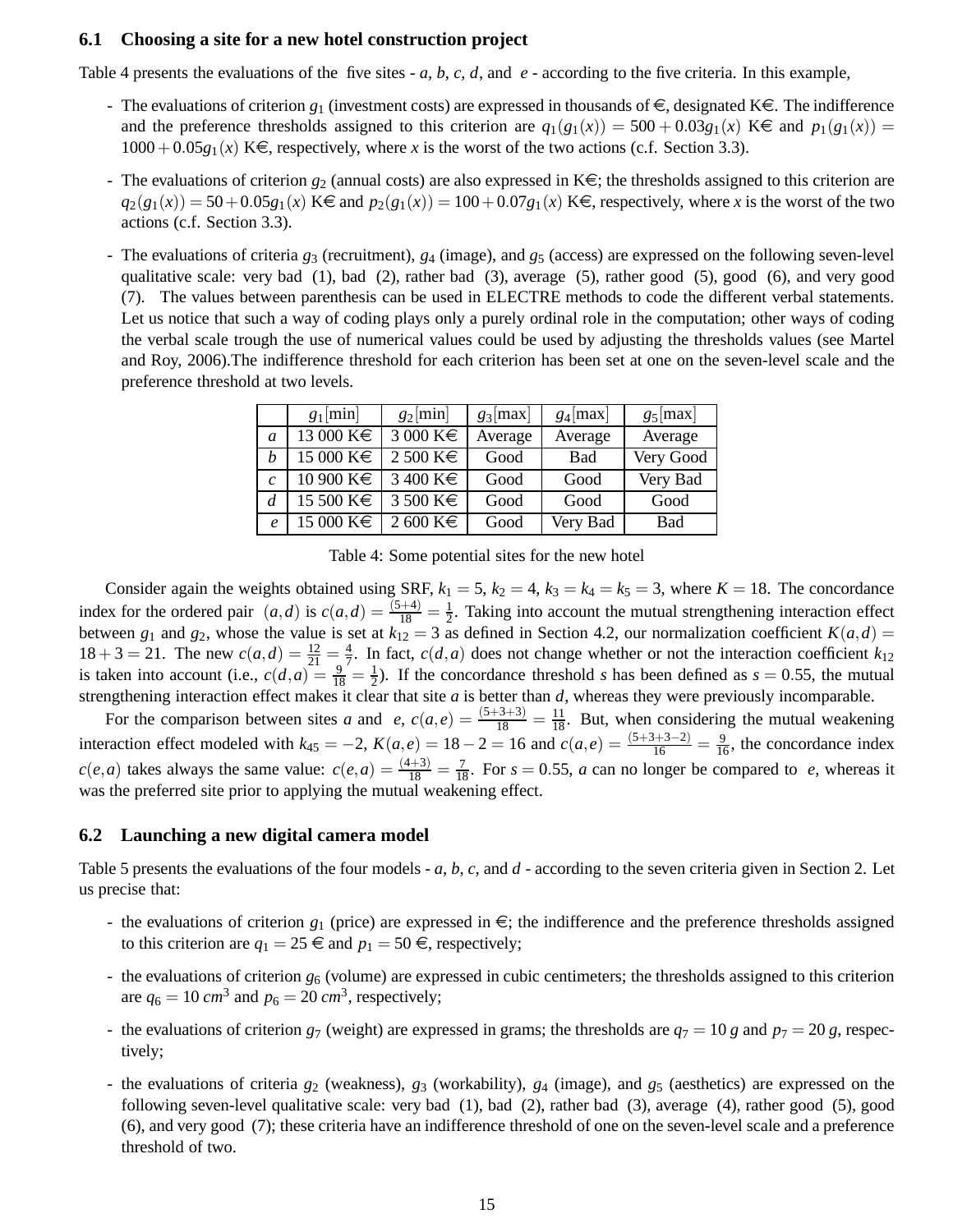|                  | $g_1$ [min] | $g_2$  min | $g_3$  max  | $g_4$  max         | $g_5$  max         | $g_6$  min           | $g_7$  min |
|------------------|-------------|------------|-------------|--------------------|--------------------|----------------------|------------|
|                  | $220 \in$   | Average    | Average     | <b>Rather Good</b> | Average            | 190 $cm^3$           | 155g       |
| $\boldsymbol{h}$ | $300 \in$   | Bad        | Rather Good | Average            | <b>Rather Good</b> | 160 cm <sup>3</sup>  | 145g       |
|                  | 160€        | Bad        | Very Bad    | Average            | Rather Bad         | 140 cm <sup>3</sup>  | 130 $g$    |
|                  | $280 \in$   | Very Good  | Average     | Very Good          | Average            | $220 \, \text{cm}^3$ | 170g       |

Table 5: Some possible digital camera models

Consider again the weights obtained by using SRF,  $k_1 = 6$ ,  $k_2 = 4$ ,  $k_3 = k_4 = k_5 = 1$ ,  $k_6 = k_7 = 2$ , where  $K = 17$ . The concordance index for  $(a,d)$  is  $c(a,d) = \frac{(6+1+1+2+1)}{17} = \frac{11}{17}$  (criterion  $g_7$  is in the ambiguity zone, and it only counts for 50% of its overall weight). Now, consider the antagonistic effect, where  $k'_{12} = 2.5$ . The new concordance index takes the value  $c(a,d) = \frac{8.5}{14.5}$ . But,  $c(d,a)$  remains the same (i.e.,  $c(d,a) = \frac{(4+3+1)}{17} = \frac{8}{17}$ ). If *s* is defined at  $s = 0.6$ , when taking the antagonistic effect into account, the actions become incomparable, although *a* was preferred to *d* before. This incomparability shows that this effect can imply significant changes.

# **7 Concordance index and the Choquet integral**

The Choquet integral (see Choquet, 1953) is an aggregation operator permitting to model interactions between criteria. It is used to build a value function giving a complete preorder, i.e., a transitive and strongly complete binary relation, rather than simply an outranking relation, being only reflexive and not transitive and complete, as it is the case in ELECTRE type methods. Moreover, the way in which the Choquet integral is used is questionable especially with respect to two main points as stated by Roy (2007):

- 1. the hypothesis that the evaluation of each criterion is supposed to be expressed on the same scale in a meaningful way; and,
- 2. the way in which the importance of criteria are measured through the Shapley indices.

In what follows we will show that the numerator of the new concordance index of formula (6) can be interpreted as the classical Choquet integral under two conditions: no antagonistic effect is taken into account, and  $Z = \min\{x, y\}$ . Finally, we will show that for modeling the numerator of the new concordance index of formula (6) in case of antagonistic effect we need to use the bipolar Choquet integral.

The Choquet integral (see Choquet, 1953) of a vector  $x = (x_1, x_2, ..., x_n) \in \mathbb{R}^n_+$  with respect to a capacity  $\mu$  being a function  $\mu: 2^F \rightarrow [0,1]$ , such that

- 1.  $\mu(B) \geq \mu(C)$ , for all  $B \subseteq C \subseteq F$
- 2.  $\mu(\emptyset) = 0$  and  $\mu(F) = 1$ ,

is defined

$$
Ch(x,\mu) = \sum_{i=1}^{n} (x_{(i)} - x_{(i-1)})\mu(B_{(i)})
$$

where, (·) indicates a permutation of *F* such that  $x_{(1)} \le x_{(2)} \le \ldots \le x_{(n)}$ ,  $x_{(0)} = 0$  and  $B(i) = \{(i), \ldots, (n)\}$ . The Choquet integral can be interpreted as a generalization of the weighted average aggregation method when interactions between criteria have to be taken into account. This is clear understandable after the concept of Möbius transform is introduced and the Choquet integral is reformulated according to such a transform. Given a capacity  $\mu$ , its Möbius transform (see, for example Rota, 1964) is given by the values  $a(S) \in \mathbb{R}$ ,  $S \subseteq F$ , such that

$$
a(S) = \sum_{T \subseteq S} (-1)^{|S-T|} \mu(T), \ S \subseteq F
$$

Using the Möbius transform, the capacity can be expressed as

$$
\mu(S) = \sum_{T \subseteq S} a(T), \ S \subseteq F
$$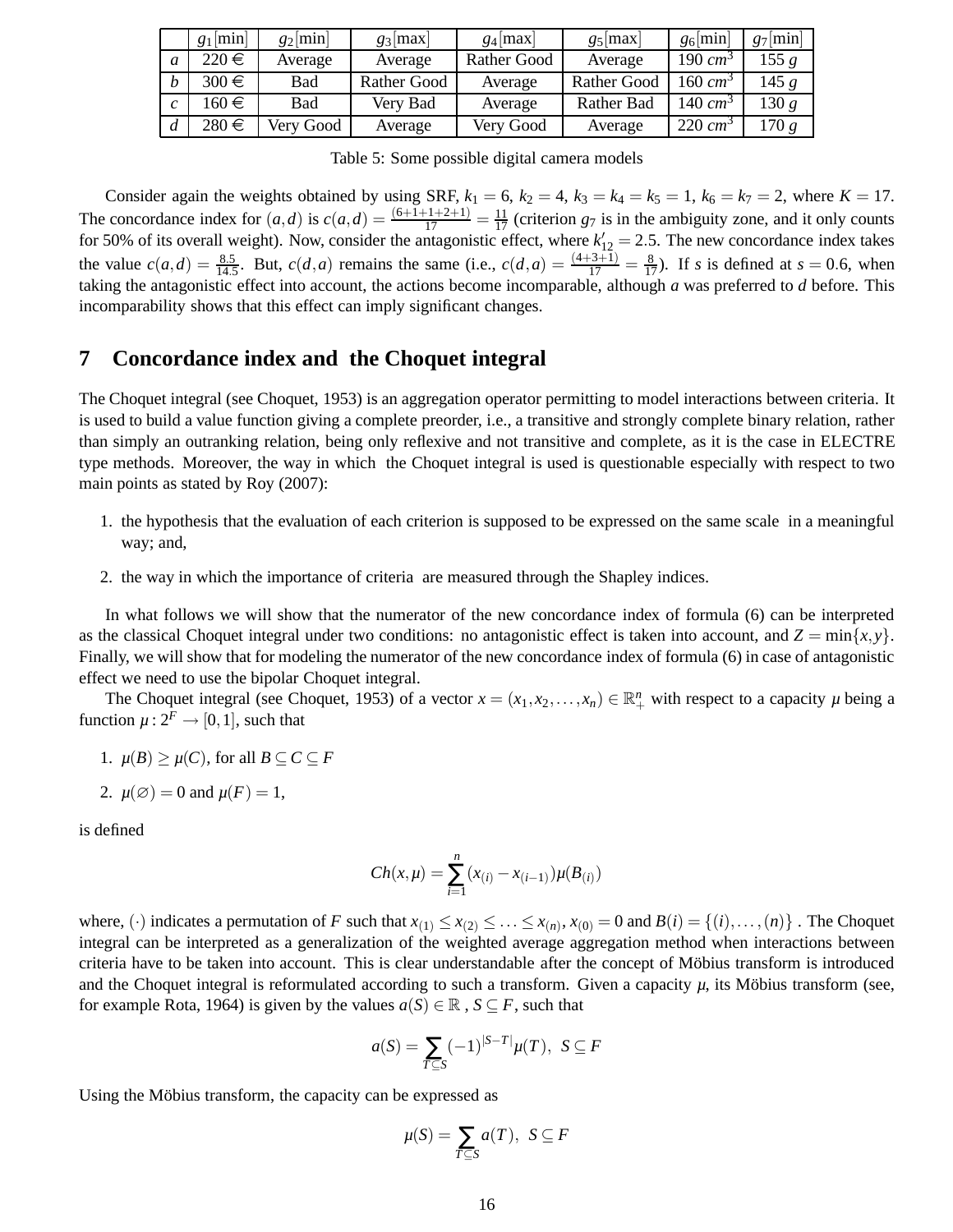while the Choquet integral can be rewritten as follows,

$$
Ch(x,\mu)=\sum_{T\subseteq S}a(T)\min\{x_i\,:\,i\in T\}
$$

Let us remark that the values of  $a(S)$ ,  $S \subseteq F$ , are related to the interaction of elements from *S*. Thus if there is no interaction, we have  $a(S) = 0$  for all  $S \subseteq F$  with  $|S| > 1$ , and thus,

$$
\mu(S) = \sum_{i \in A} a(\{i\}), \ S \subseteq F
$$

while the Choquet integral becomes,

$$
Ch(x,\mu) = \sum_{i \in F} a({i})x_i = \sum_{i \in F} \mu({i})x_i
$$

that is the Choquet integral collapses to the weighted average method of values  $x_i$  with weights  $\mu({i}) = a({i})$ . An interesting case of interaction, often used in the applications of Choquet integral for its simplicity, is given by 2−additive capacity (see Grabisch, 1996), being a capacity *µ* such that for its Möbius transform we have that  $a(S) = 0$  for all  $S \subseteq F$ with  $|S| > 2$ , and thus

$$
\mu(S) = \sum_{i \in S} a(\{i\}) + \sum_{\{i,j\} \subseteq S} a(\{i,j\}), \ \ S \subseteq F
$$

while the Choquet integral becomes,

$$
Ch(x,\mu) = \sum_{i \in F} a({i})x_i + \sum_{\{i,j\} \subseteq F} a({i,j}) \min\{x_i,x_j\}.
$$

Looking at the concordance index from the point of view of Choquet integral (since in case of absence of interactions the concordance index of ELECTRE methods is the weighted average of values  $c_i(a,b)$ ), it can be seen as the Choquet integral of values  $c_i(a,b)$  with a capacity  $\mu(S) = \frac{\sum_{i \in S} k_i}{K}$  for all  $S \subseteq F$ . Instead, in case of presence of mutual strengthening or mutual weakening effect, but not the antagonistic effect, then the numerator of the concordance index we proposed in the previous sections corresponds to the Choquet integral of values  $c_i(a,b)$  with a capacity  $\mu(S) = \sum_{i \in S} k_i + \sum_{\{i,j\} \subset S} k_{ij}$ , for all  $S \subseteq F$  in case of  $Z(x, y) = \min\{x, y\}.$ 

The antagonistic effect cannot be taken into account with the above formula. As for taking it into account we will consider the bipolar Choquet integral.

Given the set or family of criteria,  $F = \{g_1, g_2, \ldots, g_i, \ldots, g_n\}$  or simply  $F = \{1, 2, \ldots, i, \ldots, n\}$  consider the set  $M = \{(B, C) : B, C \subseteq F, B \cap C \neq \emptyset\}.$ 

The antagonistic effect can be modeled in the framework of the bipolar Choquet integral (see Grabisch and Labreuche, 2005a and Greco et al., 2002). A *bicapacity* (Grabisch and Labreuche, 2005a, 2005b) is a function  $\mu_b : M \to [-1,1]$  such that,

- 1) for all  $B \subseteq D \subseteq F$  and  $E \subseteq C \subseteq F$  such that  $(B, C), (D, E) \in M$ ,  $\mu_b(A, B) \leq \mu_b(C, D)$ ,
- 2)  $\mu_b(\varnothing,\varnothing)=0$ ,
- 3)  $\mu_b(F, \varnothing) = 1$  and  $\mu_b(\varnothing, F) = -1$ .

A *bipolar capacity* (Greco et al, 2002) is a function

$$
\mu_{bip}: M \to [0,1] \times [0,1], (B,C) \to \mu_{bip}(B,C) = (\mu_{bip}^+(B,C), \mu_{bip}^-(B,C))
$$

such that,

- 4) for all  $B \subseteq D \subseteq F$  and  $E \subseteq C \subseteq F$  such that  $(B,C),(D,E) \in M$ ,  $\mu_{bip}^+(B,C) \leq \mu_{bip}^+(D,E)$  and  $\mu_{bip}^-(B,C) \geq \mu_{bip}^-(D,E)$ ,
- 5) for all  $B \subseteq F$ ,  $\mu_{bip}^+(\emptyset, B) = 0$  and  $\mu_{bip}^-(B, \emptyset) = 0$ ,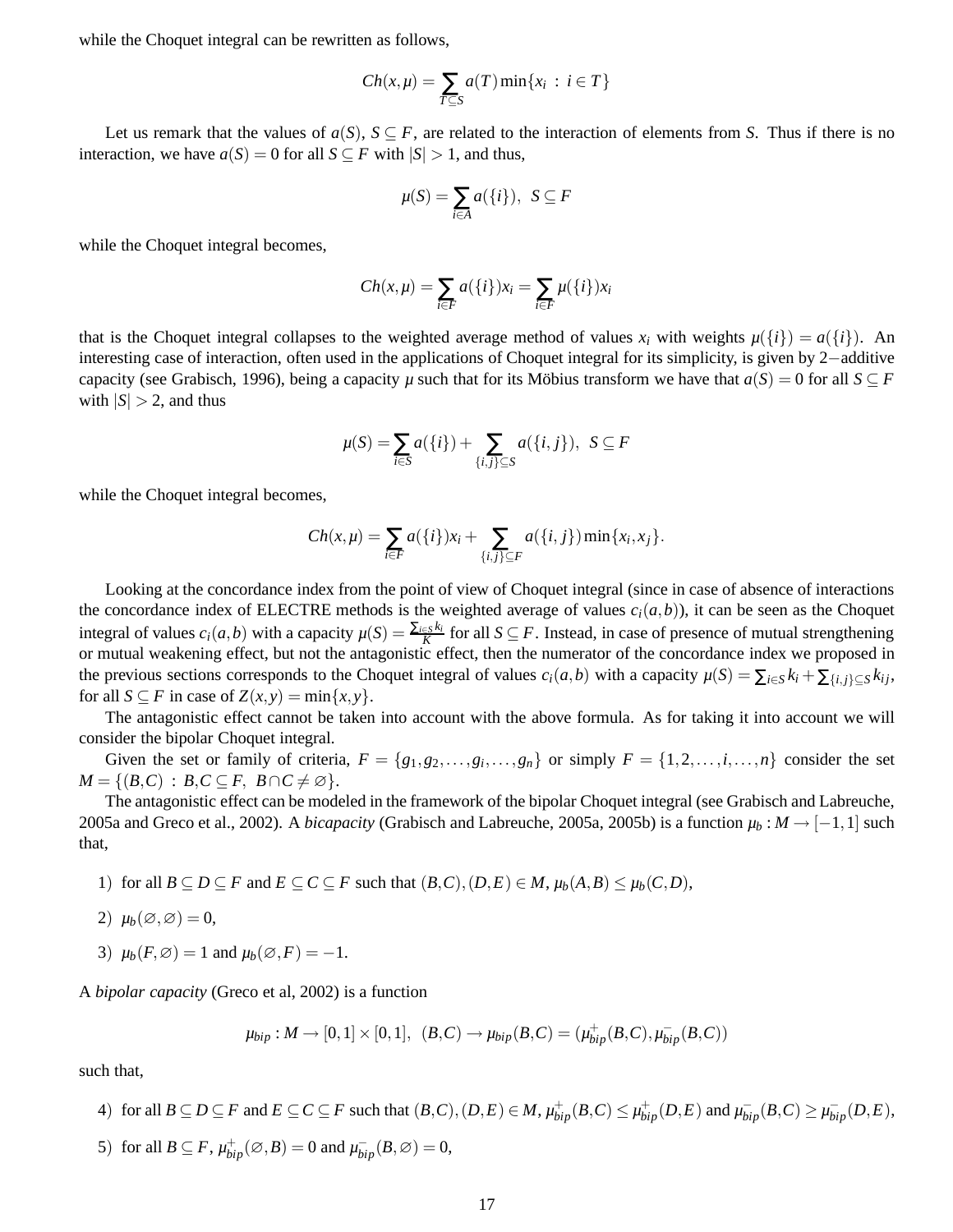6)  $\mu_{bip}^+(F, \varnothing) = 1$  and  $\mu_{bip}^-(\varnothing, F) = 1$ .

Now, the bipolar Choquet integral  $(Ch_b)$  of  $x \in \mathbb{R}^n$ , with respect to bicapacity  $\mu_b$ , can be defined as follows (Grabisch and Labreuche, 2005b),

$$
Ch_b(x,\mu_b) = \sum_{i=1}^n (|x_{(i)}| - |x_{(i-1)}|)\mu_b(B_{(i)}^+,B_{(i)}^-)
$$

where, [·] indicates a permutation of F such that  $|x_{(1)}|, |x_{(2)}|, \leq, ..., \leq |x_{(n)}|, |x_{(0)}| = 0$ ,  $A_{(i)}^+ = \{j \in F : x_j \geq |x_i|\}$ , and  $A_{(i)}^- = \{ j \in F : x_j < 0, -x_j \ge |x_i| \}.$ 

And, the bipolar Choquet integral  $(Ch_{bip})$  of  $x \in \mathbb{R}^n$ , with respect to bipolar capacity  $\mu_{bip}$ , can be defined as follows,

$$
Ch_{bip}(x,\mu_{bip})=Ch_{bip}^+(x,\mu_{bip})-Ch_{bip}^-(x,\mu_{bip})
$$

with

$$
Ch_{bip}^+(x,\mu_{bip}) = \sum_{i=1}^n (|x_{(i)}| - |x_{(i-1)}|)\mu_{bip}^+(B_{(i)}^+,B_{(i)}^-)
$$

being the *positive component* of the bipolar Choquet integral, and

$$
Ch_{bip}^-(x,\mu_{bip}) = \sum_{i=1}^n (|x_{(i)}| - |x_{(i-1)}|)\mu_{bip}^-(B_{(i)}^+,B_{(i)}^-)
$$

being the *negative component* of the bipolar Choquet integral (Greco et al, 2002).

To calculate the bipolar Choquet integral we have to fix the value of  $\mu_b(B,C)$  for all  $(B,C) \in M$ , while to calculate the positive and the negative components of the bipolar Choquet integral we have to fix the value of  $\mu_{bip}^+(B,C)$  and  $\mu_{bip}^-(B,C)$ for all  $(B,C) \in M$ . Thus, to apply the bipolar Choquet integral a very large number of parameters should be defined. To deal with this problem Grabisch and Labreuche (2005a) proposed the 2-additive bicapacities, while Greco and Figueira (2003) proposed the 2-order decomposable bipolar capacities. The 2-order decomposable bipolar capacity measure gives us a model to compare the bipolar Choquet integral with the concordance index in case where the antagonistic effect is present.

A bipolar capacity is 2-order decomposable if there exists,  $a^+(\{j\},\emptyset)$ ,  $a^+(\{j,k\},\emptyset)$ ,  $a^+(\{j\},\{k\})$ ,  $a^-(\emptyset,\{j\})$ , *a*<sup>−</sup>(∅, {*j*,*k*}), *a*<sup>−</sup>({*j*}, {*k*}) ∈ ℝ, *j*,*k* ∈ *F*, *j* ≠ *k*, such that, for all  $(B, C) \in M$ ,

- 
$$
\mu_{bip}^+(B,C) = \sum_{j \in B} a^+(\{j\}, \emptyset) + \sum_{j,k \in B} a^+(\{j,k\}, \emptyset) + \sum_{j \in B, k \in C} a^+(\{j\}, \{k\})
$$
  
-  $\mu_{bip}^-(B,C) = \sum_{j \in B} a^-(\emptyset, \{j\}) + \sum_{j,k \in B} a^-(\emptyset, \{j,k\}) + \sum_{j \in B, k \in C} a^-(\{j\}, \{k\})$ 

The bipolar Choquet integral  $(Ch_{bip})$  of  $x \in \mathbb{R}^n$ , with respect to a 2-order decomposable bipolar capacity  $\mu_{bip}$ , can be defined as follows,

$$
Ch_{bip}(x,\mu_{bip})=Ch_{bip}^+(x,\mu_{bip})-Ch_{bip}^-(x,\mu_{bip})
$$

with,

$$
Ch_{bip}^+(x,\mu_{bip}) = \sum_{j \in F, x_j > 0} a^+(\{j\}, \varnothing)x_j + \sum_{j,k \in F, x_j, x_k > 0} a^+(\{j,k\}, \varnothing) \min\{x_j, x_k\} + \sum_{j,k \in F, x_j > 0, x_k < 0} a^+(\{j\}, \{k\}) \min\{x_j, -x_k\}
$$

being the *positive component* of the bipolar Choquet integral, and

$$
Ch_{bip}^-(x,\mu_{bip}) = \sum_{j \in F, x_j < 0} a^-(\emptyset, \{j\})(-x_j) + \sum_{j,k \in F, x_j, x_k < 0} a^-(\emptyset, \{j,k\}) \min\{-x_j, -x_k\} + \sum_{j,k \in F, x_j > 0, x_k < 0} a^-(\{j\}, \{k\}) \min\{x_j, -x_k\}
$$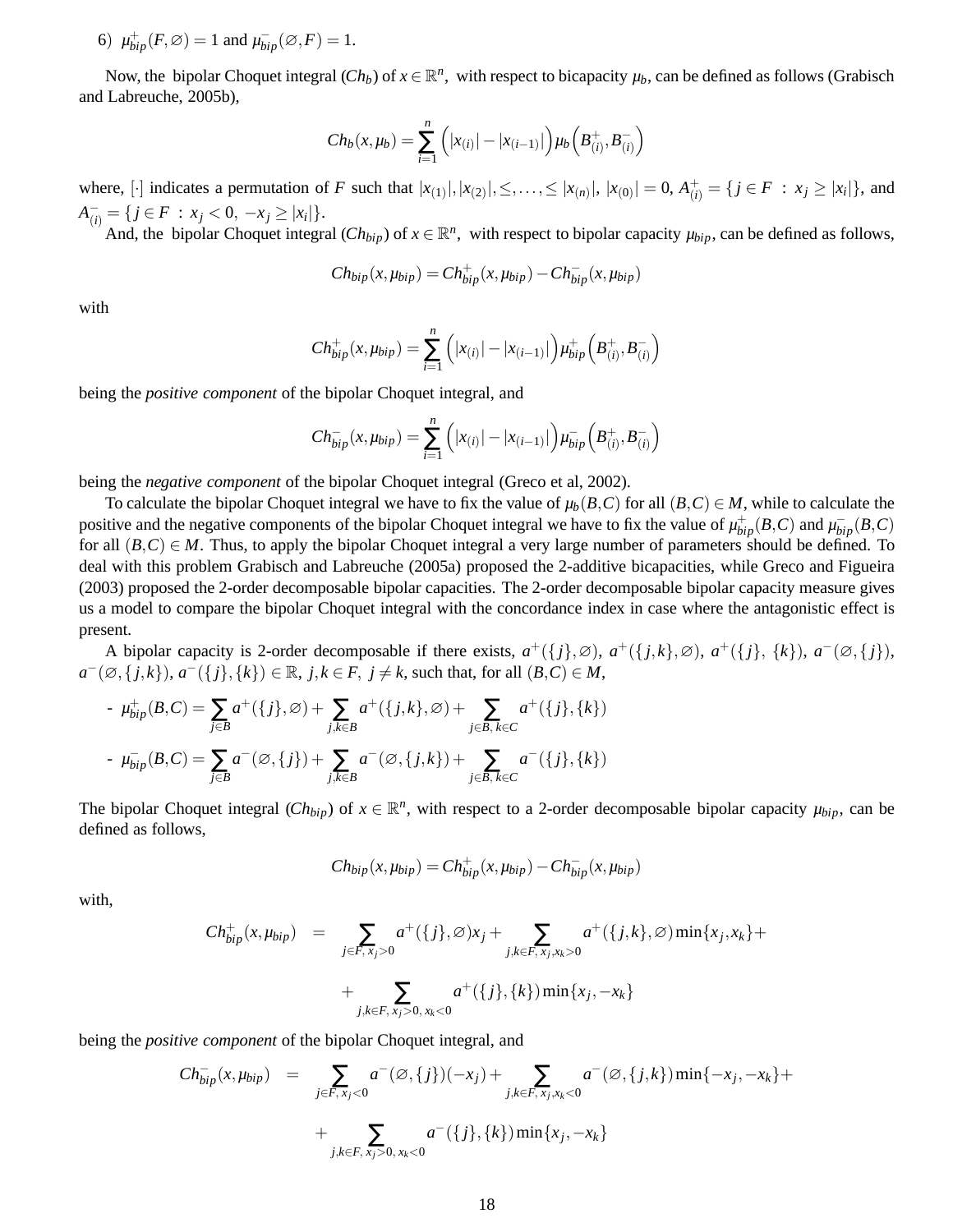being the *negative component* of the bipolar Choquet integral (Greco and Figueira, 2003).

Observe that the numerator of the concordance index we propose, in case of  $Z(x, y) = min\{x, y\}$ , corresponds to the positive part of the bipolar Choquet integral of vector  $x = (x_1, ..., x_n)$  with  $x_i = c_i(a, b)$  if  $i \in \overline{C}(bPa)$  and  $x_i = -c_i(b, a)$  $-1$  if  $i \in C(bPa)$  in case

$$
\mu_{bip}^+(R,S) = \sum_{i \in S} k_i + \sum_{\{i,j\} \subseteq S} k_{ij} + \sum_{i \in S, h \in R} k'_{ih}, \text{ for all } (R,S) \in M,
$$

which proves the relation between our proposal and Choquet integral for this particular case.

# **8 Conclusion**

In this paper we introduced three types of interaction that allow modeling a large number of dependence situations in real-world decision-aiding problems. We showed how to take into account these types of interaction in the concordance index used within the ELECTRE methods framework. For this purpose, formula (2) can be simply replaced by (6) in all of the ELECTRE methods. We explained how the extension of the concordance index we are proposing can be used in practice. Nevertheless, this extension is appropriate only when the number of pairs of interaction criteria is rather small. Otherwise, we considere that the family of criteria should be rebuilt, since it contains too many interactions and possibly incoherencies. In addition, we showed the links between our approach and the Choquet integral. As a line for possible investigation in the future we can mention the study of the interactive protocol of the decision-makers or their representatives when facing to situations with interaction between criteria in real-world problems. A software development and implementation will also be one of the main concerns in the near future.

**Acknowledgements** The first and the third authors acknowledge the support from Luso-French PESSOA bilateral cooperation. The authors acknowledges Benedetto Matarazzo and Manuel Matos for the valuable comments, remarks, and suggestions they made on a draft version of this paper. This research also partially benefited from the COST Action 0602 research project on "Algorithmic Decision Theory".

### **Appendix**

#### **Proof of Lemma 1**.

The proof of this lemma is based on the fact that, if the difference  $\Delta_f$  decreases, either  $S(a, b)$  remains constant or it decreases. Two cases should be considered.

1. Criterion *f* belongs to *C*(*bPa*).

If *f* belongs to  $C(bPa)$  it cannot belong to  $\overline{C}(bPa)$ . Consequently, the pair  $\{i, f\}$  will not belong to  $L(a, b)$ . The decreasing of  $\Delta_f$  does not affect neither the first nor the second summations in the formula of  $S(a, b)$ . Whatever, it will occur with the existence or not of ordered pairs  $(i, f) \in O(a, b)$ , the decreasing of  $\Delta_f$  has no influence on the third summation. Consequently,  $S(a, b)$  remains constant.

2. Criterion *f* belongs to  $\bar{C}(bPa)$ .

Two subcases have to be considered,

- (a) Criterion *f* stills remain in  $\bar{C}(bPa)$ . The decreasing of  $\Delta_f$  will not move *f* from  $\bar{C}(bPa)$ . Hence, the three summations in the definition of  $S(a,b)$  will not be affected. Then,  $S(a, b)$  remains constant too.
- (b) Criterion *f* moves to *C*(*bPa*).

The decreasing of  $\Delta_f$  moves *f* from  $\bar{C}(bPa)$  to  $C(bPa)$ . This moving has some implications on the result. The new value of  $S(a,b)$ will become,

$$
S(a,b)^{New} = S(a,b)^{Old} - \Big(k_f + \sum_{\{f,j\} \in L^{Old}(a,b)} k_{fj} - \sum_{(f,h) \in O^{Old}(a,b)} k'_{fh} + \sum_{(i,f) \in O^{New}(a,b)} k'_{if}\Big)
$$

where,  $L^{Old}(a,b)$ ,  $O^{Old}(a,b)$  represent the sets  $L(a,b)$  and  $O(a,b)$  before  $\Delta_f$  decreases and  $O^{New}(a,b)$  represents the set  $O(a,b)$ after ∆*<sup>f</sup>* decreases. The quantity in between big parenthesis is necessarily non-negative according to the net balance condition, which ensures

$$
k_f + \sum_{\{f,j\} \in L^{Old}(a,b)} k_{fj} - \sum_{(f,h) \in O^{Old}(a,b)} k'_{fh} > 0,
$$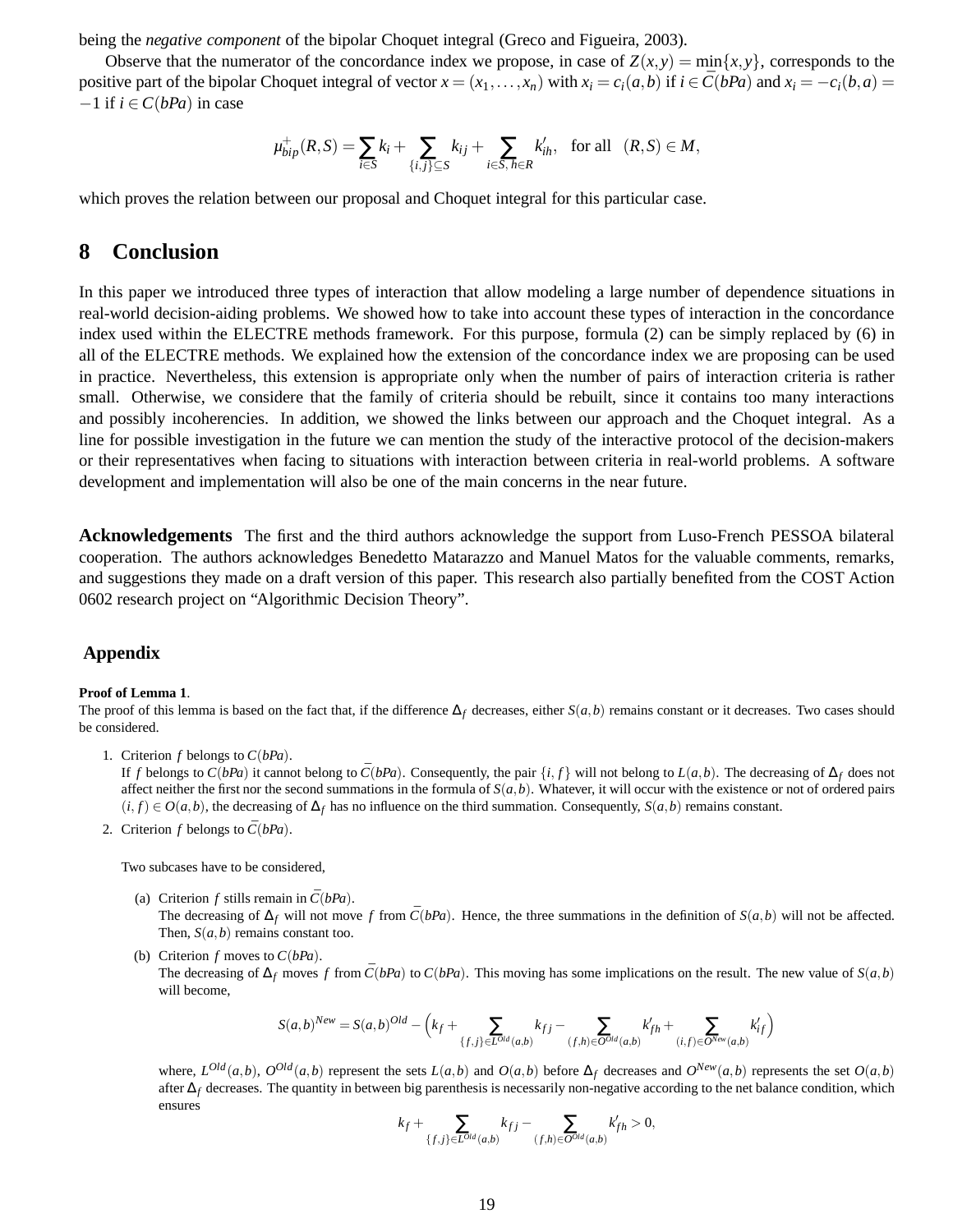and the positivity of the parameters relative to the antagonism effect, which ensures

$$
\sum_{(i,f)\in O^{\mathit{New}}(a,b)}k'_{if}\geq 0.
$$

Consequently, *S*(*a*,*b*) cannot increase.

The proof of the monotonicity of *S*(*a*,*b*) is complete. Let us now show that  $S(a,b) \geq 0$ .

If  $\bar{C}(bPa) = \emptyset$ , then  $S(a,b) = 0$ . Suppose that we could have  $S(a,b) < 0$ . This implies that at least one criterion *f* does not belong to  $\bar{C}(bPa) \neq \emptyset$ . Consider that there exists at least one criterion in  $\bar{C}(bPa)$ . If for all f in  $\bar{C}(bPa)$ ,  $\Delta_f$  is forced to decrease till  $\bar{C}(bPa) = \emptyset$ , then  $S(a,b)$ cannot increase. Contradiction!

The proof is now complete.

#### **Proof of Lemma 2**.

The proof of this lemma is based on the fact that, if the difference  $\Delta_f$  decreases, either  $c(a, b)$  remains constant or it decreases. Two cases should be considered.

1. Criterion *f* belongs to *C*(*bPa*).

If f belongs to  $C(bPa)$ , after  $\Delta_f$  decreases it continues to belong to  $C(bPa)$ , such that the sets  $\bar{C}(bPa)$ ,  $L(a,b)$  and  $O(a,b)$  remain unchanged. Consequently, the value of  $K(a,b)$  and the three summations in (4) do not change and, therefore,  $c(a,b)$  remains constant.

2. Criterion *f* belongs to  $\bar{C}(bPa)$ .

Two subcases have to be considered,

- (a) Criterion *f* stills remain in  $\bar{C}(bPa)$ . Decreasing  $\Delta_f$  will not make a move of *f* from  $\bar{C}(bPa)$  to the opposite coalition  $C(bPa)$ . Again, the value of  $K(a,b)$  does not change. Hence, the three summations will not be affected. Then,  $c(a, b)$  remains constant too.
- (b) Criterion *f* moves to *C*(*bPa*).

When decreasing  $\Delta_f$ , *f* moves from  $\bar{C}(bPa)$  to  $C(bPa)$ . This moving has some implications on the result. Consider the following additional notation,

$$
\alpha = S(a, b)^{New}
$$
  
\n
$$
\beta = K(a, b)^{New}
$$
  
\n
$$
\gamma = K(a, b)^{Old} - K(a, b)^{New}
$$
  
\n
$$
\delta = k_f
$$

where  $K(a,b)^{Old}$  denotes the value of  $K(a,b)$  before  $\Delta_f$  decreases, and  $S(a,b)^{New}$  and  $K(a,b)^{New}$  denote the value of  $S(a,b)$  and  $K(a,b)$  after  $\Delta_f$  decreases.

The concordance indices  $c(a,b)^{Old}$  and  $c(a,b)^{New}$  can be rewritten as follows,

$$
c(a,b)^{Old} = \frac{\alpha + \gamma + \delta}{\beta + \gamma}
$$

and

$$
c(a,b)^{New} = \frac{\alpha}{\beta}
$$

Therefore, the monotonicity condition  $c(a,b)^{Old} > c(a,b)^{New}$  becomes  $\frac{\alpha + \gamma + \delta}{\beta + \gamma} > \frac{\alpha}{\beta}$ . Since  $\beta = K(a,b)^{New}$  and  $\beta + \gamma = K(a,b)^{Old}$ , we have  $\beta > 0$  and  $\beta + \gamma > 0$ . Through the application of simple algebraic operations, we get,

$$
\frac{\alpha+\gamma+\delta}{\beta+\gamma}>\frac{\alpha}{\beta} \Leftrightarrow (\alpha+\gamma+\delta)\beta>(\beta+\gamma)\alpha \Leftrightarrow (\gamma+\delta)\beta>\alpha\gamma. \quad \ (i)
$$

Two cases are possible:

- $\gamma \leq 0$ : in this case  $(\gamma + \delta)\beta > 0$  (observe that, by lemma 1,  $\gamma + \delta = S(a, b)^{Old} S(a, b)^{New} > 0$ ) and  $\alpha \gamma \leq 0$  (notice that  $\alpha \geq 0$ , because α equals *S*(*a*,*b*) after decreasing  $\Delta_f$  and, by Lemma 1, *S*(*a*,*b*) is always non-negative),
- γ > 0: since  $β$  > α (notice that  $β α = Σ$ <sub>*i*∈*C*(*bPa*)</sub> $k_i$ ) and  $α ≥ 0$ , (*i*) holds if  $δ > 0$ , which is always true.

Therefore, in any case (*i*) is true and we can conclude that, when decreasing  $\Delta_f$ ,  $c(a, b)$  also decreases.

The proof is complete.

 $\Box$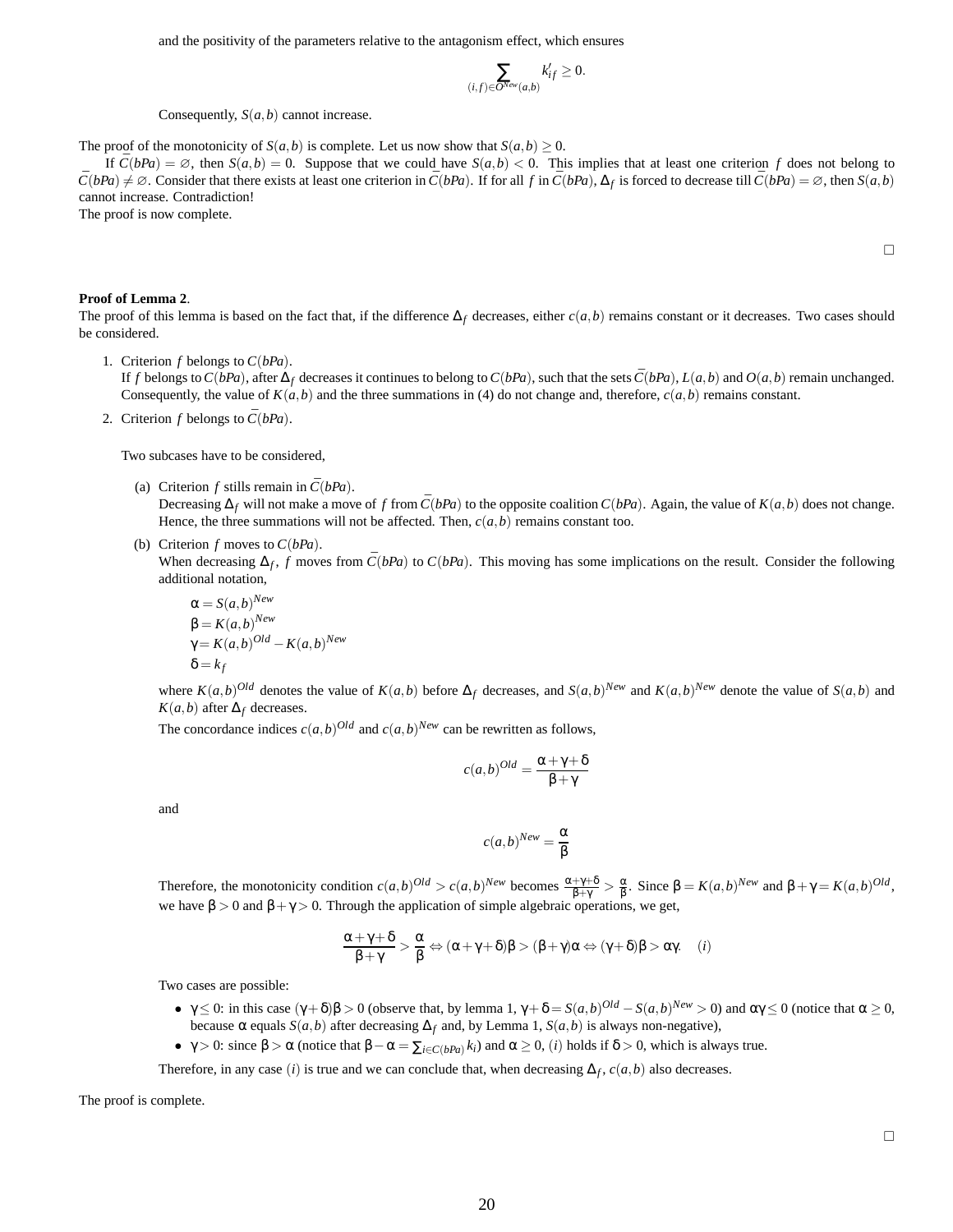#### **Proof of Lemma 3**.

The proof of this lemma is also based on the fact that if the difference  $\Delta_f$  decreases, either  $S(a, b)$  remains constant or it decreases. Two cases have to be considered.

1. Criterion *f* belongs to *C*(*bPa*).

As in the absence of pseudo-criteria, after  $\Delta_f$  decreases it continues to belong to  $C(bPa)$ , such that the sets  $\bar{C}(bPa)$ ,  $L(a,b)$  and  $O(a,b)$  remain unchanged. Moreover, if there exist ordered pairs  $(i, f) \in O(a, b)$ , then when decreasing  $\Delta_f c_f(b, a)$  remains equal to 1. Consequently, the value of  $K(a,b)$  and the three summations in (6) do not change and, therefore,  $c(a,b)$  remains constant.

- 2. Criterion  $f$  belongs to  $\bar{C}(bPa)$ . Now, three subcases have to be considered.
	- (a) Criterion *f* belongs to *C*(*aSb*).

The decreasing of  $\Delta_f$  does not moves *f*; it remains thus in *C*(*aSb*). More precisely, the decreasing of  $\Delta_f$  will not make any change in the three components of  $S(a,b)$ , which remains constant.

(b) Criterion *f* belongs to *C*(*bQa*).

After decreasing ∆*<sup>f</sup>* , criterion *f* stills remain in *C*(*bQa*), either because it belonged to this coalition before or because it moved to *C*(*bQa*) due to the decreasing of  $\Delta_f$ . All the summations in the definition of *S*(*a*,*b*) are affected. Let us suppose that  $c_f(a,b)$  changes its new value and becomes  $c_f(a,b) - \Delta$ , with  $\Delta > 0$ . We have the following inequality,

$$
S(a,b)^{New} - S(a,b)^{Old} =
$$
  

$$
-\Delta k_f + \sum_{j \in \tilde{C}(a,b)} \left( Z(c_f(a,b) - \Delta, c_j(a,b)) - Z(c_f(a,b), c_j(a,b)) \right) k_{fj} +
$$
  

$$
-\sum_{h \in C(bPa)} \left( Z(c_f(a,b) - \Delta, c_h(b,a)) - Z(c_f(a,b), c_h(b,a)) \right) k'_{fh}
$$

$$
\leq
$$

$$
-\Delta k_f - \sum_{j \in \bar{C}(a,b):k_{fj} < 0} \Big( Z(c_f(a,b) - \Delta, c_j(a,b)) - Z(c_f(a,b), c_j(a,b)) \Big) |k_{fj}| +
$$

$$
-\sum_{h\in C(bPa)}\Big(Z(c_f(a,b)-\Delta,c_h(b,a))-Z(c_f(a,b),c_h(b,a))\Big)k_{fh}'
$$

Let us remark that for all  $h \in C(bPa)$ ,

$$
Z(c_f(a,b) - \Delta, c_h(b,a)) - Z(c_f(a,b), c_h(b,a)) = -\Big(Z(c_f(a,b), c_h(b,a)) - Z(c_f(a,b) - \Delta, c_h(b,a))\Big)
$$

From the marginal impact condition and putting  $c_f(a,b) - \Delta = x$ ,  $c_h(b,a) = y$ , and  $\Delta = w$  in the previous condition we obtain,

$$
\frac{1}{\Delta}\Big(Z(c_f(a,b),c_h(b,a)) - Z(c_f(a,b) - \Delta, c_h(b,a))\Big) \le 1
$$

and therefore,

$$
Z(c_f(a,b),c_h(b,a)) - Z(c_f(a,b) - \Delta, c_h(b,a)) \le \Delta
$$

or, in an equivalent way,

$$
Z(c_f(a,b) - \Delta, c_h(b,a)) - Z(c_f(a,b), c_h(b,a)) \geq -\Delta
$$

And, now from this expression we obtain,

$$
-\Delta k_f - \sum_{j \in \bar{C}(a,b):k_{fj} < 0} \Big( Z(c_f(a,b) - \Delta, c_j(a,b)) - Z(c_f(a,b), c_j(a,b)) \Big) |k_{fj}| +
$$
\n
$$
-\sum_{h \in C(bPa)} \Big( Z(c_f(a,b) - \Delta, c_h(b,a)) - Z(c_f(a,b), c_h(b,a)) \Big) k_{fh}'
$$

$$
\leq
$$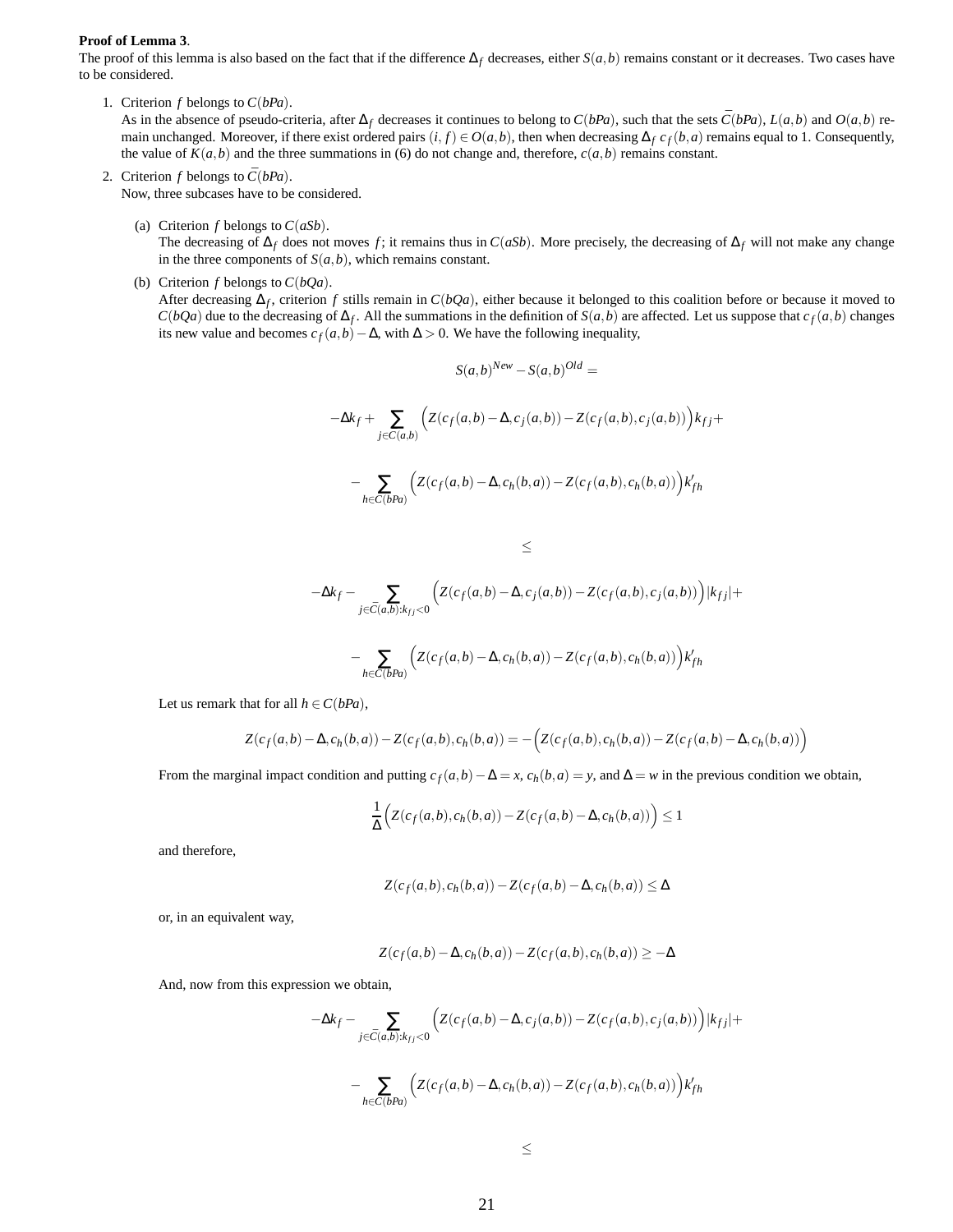$$
-\Delta k_f+\Delta\sum_{j\in \bar{C}(a,b):k_{fj}<0}|k_{fj}|+\Delta\sum_{h\in C(bPa)}k'_{fh}=-\Delta\Big(k_f-\sum_{j\in \bar{C}(a,b):k_{fj}<0}|k_{fj}|-\sum_{h\in C(bPa)}k'_{fh}\Big)
$$

From the net balance condition we have,

$$
k_f - \sum_{j \in \bar{C}(a,b):k_{fj} < 0} |k_{fj}| - \sum_{h \in C(bPa)} k'_{fh} > 0
$$

and, therefore, since  $\Delta > 0$ , we have

$$
-\Delta\Big(k_f-\sum_{j\in\bar{C}(a,b):k_{fj}<0}|k_{fj}|-\sum_{h\in C(bPa)}k'_{fh}\Big)<0
$$

such that

$$
S(a,b)^{New} - S(a,b)^{Old} < 0
$$

and, we can conclude that, after decreasing  $\Delta_f$ ,  $S(a,b)$  decreases.

(c) Criterion *f* moves to *C*(*bPa*).

The decreasing of  $\Delta_f$  will move *f* to *C*(*bPa*). In such a case,  $c_f(a, b)k_f$  can no more be found in the expression of  $S(a, b)$ . If there are *j* such that  $\{f, j\} \in L(a, b)$ , then the terms  $Z(c_f(a, b), c_j(a, b))k_{fj}$  will be removed from the second summation of (6). For all  $i \in \overline{C}(bPa)$ , the pair  $(i, f)$  enters in  $O(a, b)$ , while for all  $h \in C(bPa)$  the pair  $(f, h)$  goes out from  $O(a, b)$ . The new value of  $S(a, b)$ ,  $S(a,b)^{New}$ , is equal to the previous one,  $S(a,b)^{Old}$ , minus a certain quantity; it is calculated as follows,

$$
S(a,b)^{New} = S(a,b)^{Old}
$$

$$
-\left(c_f(a,b)k_f + \sum_{\{f,j\} \in L(a,b)} Z(c_f(a,b), c_j(a,b))k_{fj}\n- \sum_{(f,h),h \in C(bPa)} Z(c_f(a,b), c_h(b,a))k'_{if} + \sum_{(i,f),i \in \bar{C}(bPa)} Z(c_i(a,b), c_f(b,a))k'_{if}\right)
$$

Now, we have to prove that the quantity between parentheses, denoted by  $\Delta S(a, b)$ , is non-negative. Remembering that  $Z(x, y) \leq$  $min{x, y}$  for all  $x, y \in [0, 1]$  and the net balance condition we get

$$
\Delta S(a,b) = c_f(a,b)k_f + \sum_{\{f,j\} \in L(a,b)} Z(c_f(a,b), c_j(a,b))k_{fj}
$$
  
\n
$$
- \sum_{(f,h),h \in C(bPa)} Z(c_f(a,b), c_h(b,a))k'_{fh} + \sum_{(i,f),i \in \bar{C}(bPa)} Z(c_i(a,b), c_f(b,a))k'_{if}
$$
  
\n
$$
\geq
$$
  
\n
$$
c_f(a,b)k_f - \sum_{\{f,j\} \in L(a,b),k_{fj} < 0} Z(c_f(a,b), c_j(a,b))|k_{fj}|
$$
  
\n
$$
- \sum_{(f,h),h \in C(bPa)} Z(c_f(a,b), c_h(b,a))k'_{fh} + \sum_{(i,f),i \in \bar{C}(bPa)} Z(c_i(a,b), c_f(b,a))k'_{if}
$$
  
\n
$$
\geq
$$
  
\n
$$
c_f(a,b) \left(k_f - \sum_{\{f,j\} \in L(a,b),k_{fj} < 0} |k_{fj}| - \sum_{(f,h),h \in C(bPa)} k'_{fh}\right)
$$
  
\n
$$
+ \sum_{(i,f),i \in \bar{C}(bPa)} Z(c_i(a,b), c_f(b,a))k'_{if} > 0
$$

Consequently, *S*(*a*,*b*) decreases.

The proof of the monotonicity of  $S(a,b)$  is thus complete. The proof of  $S(a,b) \ge 0$  can be obtained from the monotonicity of  $S(a,b)$  in an analogous way as in the case of quasi criteria.

 $\Box$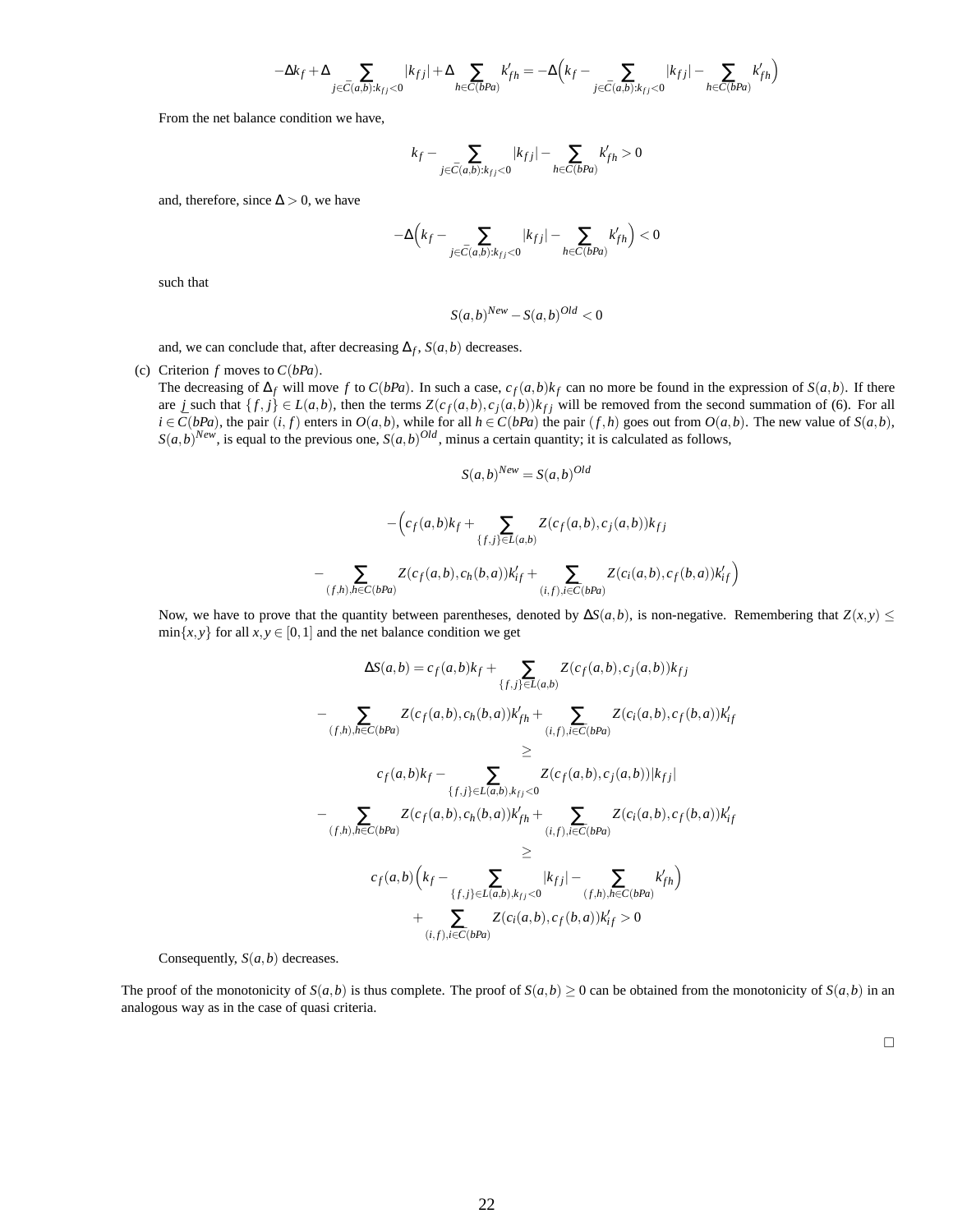#### **Proof of Lemma 4**.

The proof of this lemma is also based on the fact that if the difference  $\Delta_f$  decreases, either  $c(a, b)$  remains constant or it decreases. Two cases have to be considered.

- 1. Criterion *f* belongs to *C*(*bPa*). For the same reasons as in the absence of pseudo-criteria,  $c(a, b)$  remains constant.
- 2. Criterion *f* belongs to  $\overline{C}(bPa)$ . Now, four subcases have to be considered.
	- (a) Criterion *f* belongs to  $C(aSb)$  and it remains in  $C(aSb)$  after decreasing  $\Delta_f$ . The decreasing of ∆*<sup>f</sup>* does not move *f* to another coalition. Thus, the decreasing of ∆*<sup>f</sup>* will not make any change in the three components of the numerator of  $c(a,b)$ , neither in the normalization coefficient  $K(a,b)$ . Consequently,  $c(a,b)$  remains constant.
	- (b) Criterion  $f$  moves from  $C(aSb)$  to  $C(bQa)$ .

After decreasing  $\Delta_f$ , criterion *f* moves to  $C(bQa)$  due to this decreasing and the value of  $c_f(a,b)$  passes from 1 to  $c_f(a,b)^{New} < 1$ . All the summations in the numerator of (6) are affected. The second and the third summation in the denominators can be modified also.

Consider the following additional notation,

$$
\alpha = S(a,b)^{New}
$$
  
\n
$$
\beta = K(a,b)^{New}
$$
  
\n
$$
\gamma = K(a,b)^{Old} - K(a,b)^{New}
$$
  
\n
$$
\delta = k_f(1 - c_f(a,b)^{New})
$$

where  $K(a,b)^{Old}$  denotes the value of  $K(a,b)$  before  $\Delta_f$  decreases, and  $S(a,b)^{New}$  and  $K(a,b)^{New}$  denote the value of  $S(a,b)$  and  $K(a,b)$  after  $\Delta_f$  decreases.

Thus, we have that

$$
c(a,b)^{Old} = \frac{\alpha + \gamma + \delta}{\beta + \gamma}
$$
 and  $c(a,b)^{New} = \frac{\alpha}{\beta}$ 

such that the monotonicity condition  $c(a,b)^{Old} > c(a,b)^{New}$  becomes as follows,

$$
\frac{\alpha + \gamma + \delta}{\beta + \gamma} > \frac{\alpha}{\beta} \qquad (ii)
$$

Observe that β > 0 and β + γ > 0 (because β =  $K(a,b)^{New}$  and β + γ =  $K(a,b)^{Old}$ ). Therefore, through the application of very simple algebraic operations, (*ii*) is equivalent to  $(\alpha + \gamma + \delta)\beta > \alpha(\beta + \gamma)$ , from which we obtain

$$
(\gamma + \delta)\beta > \alpha\gamma \qquad (iii)
$$

Notice also that  $\gamma + \delta = S(a,b)^{Old} - S(a,b)^{New}$  and for lemma 3 we have  $S(a,b)^{Old} - S(a,b)^{New} > 0$ , such that  $\gamma + \delta > 0$  always. We prove also that  $\beta > \alpha$ . In fact,

$$
K(a,b)^{New} = S(a,b)^{New} + \Big(\sum_{i \in C(bPa)^{New}} k_i + \sum_{j \in C(bQa)^{New}} (1 - c_j(a,b))k_j\Big)
$$

such that, remembering that  $f \in C(bQa)^{New}$ , we get that the quantity in between big parentheses is always positive. Therefore  $K(a,b)^{New} > S(a,b)^{New}$  and consequently  $\beta > \alpha$ .

Coming back to condition (*iii*), two cases are possible:

- $\gamma \leq 0$ : in this case  $(\gamma + \delta)\beta > 0$  and  $\alpha\gamma \leq 0$  (notice that α equals *S*(*a*,*b*) after decreasing  $\Delta_f$  and, by Lemma 3, *S*(*a*,*b*) is always non-negative), such that (*iii*) holds;
- $\gamma > 0$ : since  $\beta > \alpha$  and  $\alpha \geq 0$ , (*iv*) holds if  $\delta \geq 0$ , which is always true.

Therefore, in any case (*iii*) is true and we can conclude that, when decreasing  $\Delta_f$ ,  $c(a, b)$  also decreases.

- (c) Criterion *f* belongs to  $C(bQa)$  and it remains in  $C(bQa)$  after decreasing  $\Delta_f$ . This case is analogous to the previous one, because  $c_f(a,b)$  changes its new value and becomes  $c_f(a,b) - \Delta$ , with  $\Delta > 0$ . Thus, when decreasing  $\Delta_f$ ,  $c(a,b)$  also decreases.
- (d) Criterion  $f$  moves from  $C(bQa)$  to  $C(bPa)$ .

Let  $\bar{C}(bPa)^{Old}$ ,  $L(a,b)^{Old}$ , and  $O(a,b)^{Old}$  denote the sets  $\bar{C}(bPa)$ ,  $L(a,b)$ , and  $O(a,b)$ , respectively, before decreasing  $\Delta_f$ , and let  $\bar{C}(bPa)^{New}$ ,  $L(a,b)^{New}$ , and  $O(a,b)^{New}$  denote the same sets after decreasing  $\Delta_f$ . We have,

$$
\bar{C}(bPa)^{New} = \bar{C}(bPa)^{Old} \setminus \{f\}
$$
  
\n
$$
L(a,b)^{New} = L(a,b)^{Old} \setminus \{j,f\} : j \in \bar{C}(bPa)^{Old} \setminus \{f\}
$$
  
\n
$$
O(a,b)^{New} = O(a,b)^{Old} \setminus \{(f,h) : h \in C(bPa)^{Old} \setminus \{(i,f) : i \in C(bPa)^{Old} \setminus \{f\}\}
$$

Therefore all the summations in the numerator and in the the denominatior of (6) are affected. Consider the following additional notation,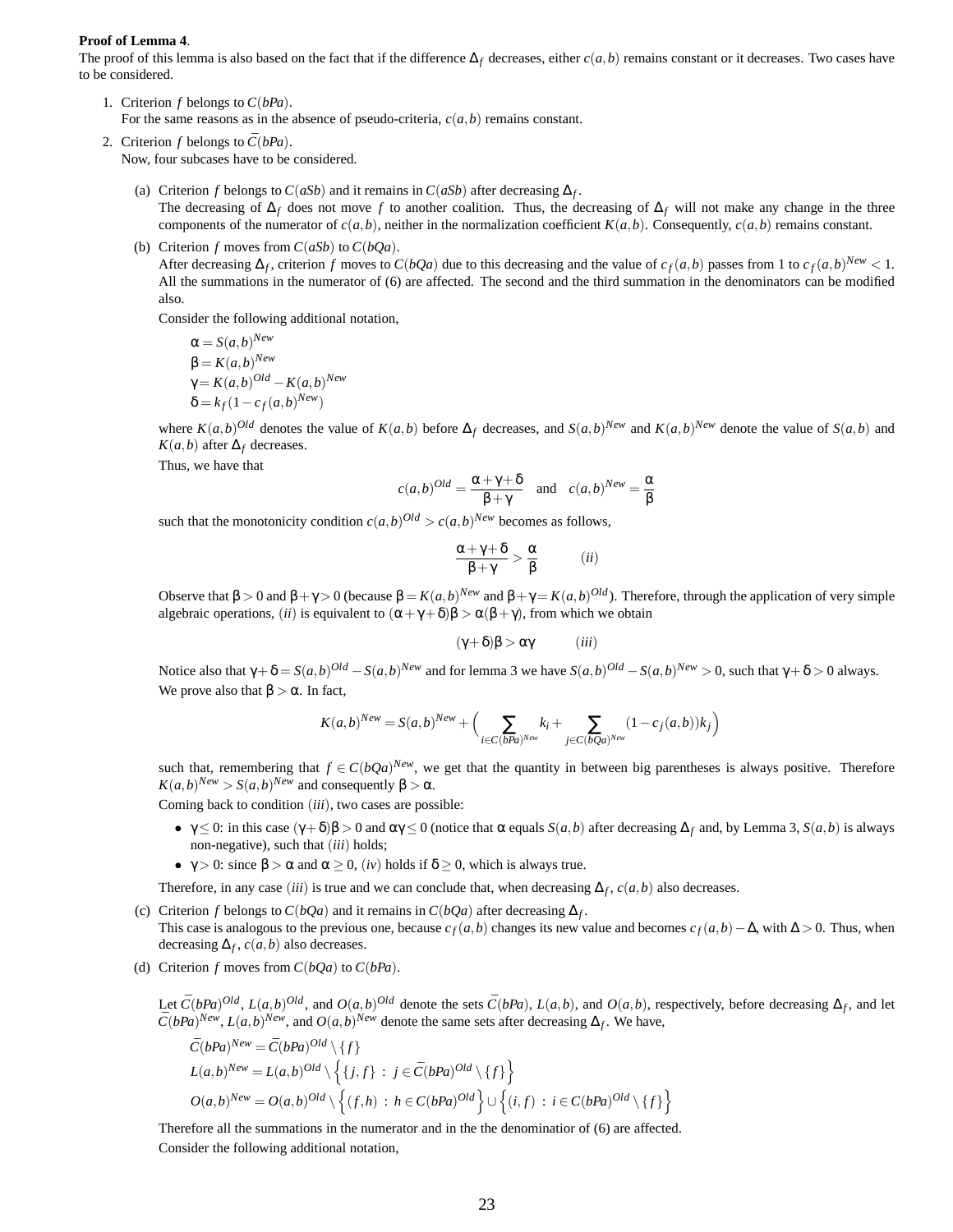$$
\alpha = S(a,b)^{New}
$$
  
\n
$$
\beta = K(a,b)^{New}
$$
  
\n
$$
\gamma = K(a,b)^{Old} - K(a,b)^{New}
$$
  
\n
$$
\delta = k_f c_f(a,b)
$$

where  $K(a,b)^{Old}$  denotes the value of  $K(a,b)$  before  $\Delta_f$  decreases, and  $S(a,b)^{New}$  and  $K(a,b)^{New}$  denote the value of  $S(a,b)$  and *K*(*a*,*b*) after  $\Delta_f$  decreases.

Thus, we have that

$$
c(a,b)^{Old} = \frac{\alpha + \gamma + \delta}{\beta + \gamma} \quad \text{and} \quad c(a,b)^{New} = \frac{\alpha}{\beta}
$$

such that from the monotonicity condition  $c(a,b)^{Old} > c(a,b)^{New}$  becomes as follows,

$$
\frac{\alpha + \gamma + \delta}{\beta + \gamma} > \frac{\alpha}{\beta} \qquad (iv)
$$

Observe that β > 0 and β + γ > 0 (because β =  $K(a,b)^{New}$  and β + γ =  $K(a,b)^{Old}$ ). Therefore, through the application of very simple algebraic operations, (*iv*) is equivalent to  $(\alpha + \gamma + \delta)\beta > \alpha(\beta + \gamma)$ , from which we obtain

$$
(\gamma + \delta)\beta > \alpha\gamma \qquad (\nu)
$$

Notice also that  $\gamma + \delta = S(a,b)^{Old} - S(a,b)^{New}$  and for lemma 3 we have  $S(a,b)^{Old} - S(a,b)^{New} > 0$ , such that  $\gamma + \delta > 0$  always. As proved in previous point (b), remember that  $\beta > \alpha$ .

Coming back to condition  $(v)$ , two cases are possible:

- $\gamma \leq 0$ : in this case  $(\gamma + \delta)\beta > 0$  and  $\alpha\gamma \leq 0$  (notice that α equals *S*(*a*,*b*) after decreasing  $\Delta_f$  and, by Lemma 3, *S*(*a*,*b*) is always non-negative), such that (*v*) holds;
- $\gamma > 0$ : since, as proved in previous point (b),  $\beta > \alpha$ , and  $\alpha \ge 0$ , (*v*) holds if  $\delta \ge 0$ , which is always true.

Therefore, in any case  $(v)$  is true and we can conclude that, when decreasing  $\Delta_f$ ,  $c(a, b)$  also decreases.

 $\Box$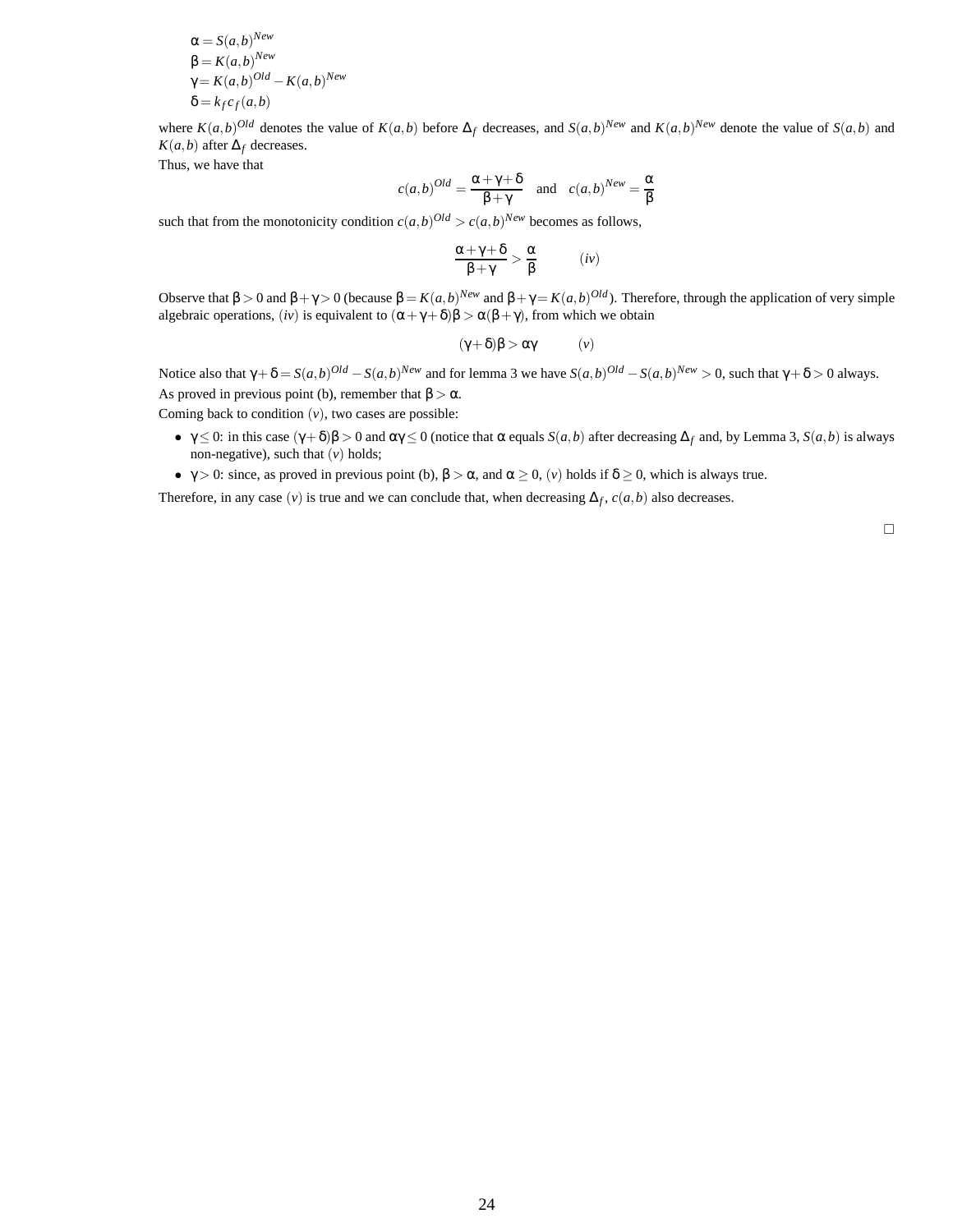# **References**

- [1] C. Bana e Costa, J-M. De Corte, and J-C. Vansnick. On the mathematical foundations of MACBETH. In J. Figueira, S. Greco, and M. Ehrgott, editors, *Multiple Criteria Decision Analysis: The State of the Art Surveys*, pages 409–442. Springer Science+Business Media, Inc., New York.
- [2] C. Bana e Costa and J. Vansnick. MACBETH An interactive path towards the construction of cardinal value functions. *International Transactions in Operational Research*, 1:489–500, 1994.
- [3] R. Bisdorff. Logical foundation of multicriteria preference aggregation. In D. Bouyssou, E. Jacquet-Lagrèze, P. Perny, R. Słowiński, D. Vanderpooten, and Ph. Vincke, editors, *Aiding Decisions with Multiple Criteria: Essays in Honour of Bernard Roy*, pages 379–403. Kluwer Academic Publishers, Dordrecht, 2001.
- [4] G. Choquet. Theory of capacities. *Annales de l'Institut Fourier*, 5:131–295, 1953.
- [5] W. Edwards. How to use multiple attribute utility measurement for social decision-making. *IEEE Transactions on Systems, Man, and Cybernetics*, SMC-7,5:326–340, 1977.
- [6] J. Figueira, S. Greco, and M. Ehrgott, editors. *Multiple Criteria Decision Analysis: The State of the Art Surveys*. Springer Science+Business Media, Inc., New York, 2005.
- [7] J. Figueira, V. Mousseau, and B. Roy. ELECTRE methods. In J. Figueira, S. Greco, and M. Ehrgott, editors, *Multiple Criteria Decision Analysis: The State of the Art Surveys*, pages 133–162. Springer Science+Business Media, Inc., New York, 2005.
- [8] J. Figueira and B. Roy. Determining the weights of criteria in the ELECTRE type methods with a revised Simos' procedure. *European Journal of Operational Research*, 139:317–326, 2002.
- [9] M. Grabisch. The application of fuzzy integrals in multicriteria decision making. *European Journal of Operational Research*, 89:445–456, 1996.
- [10] M. Grabisch and C. Labreuche. Fuzzy measures and integrals in MCDA. In J. Figueira, S. Greco, and M. Ehrgott, editors, *Multiple Criteria Decision Analysis: The State of the Art Surveys*, pages 563–608. Springer Science+Business Media, Inc., New York.
- [11] M. Grabisch and C. Labreuche. Bi-capacities Part I: Definition, Möbius transform and interaction. *Fuzzy Sets and Systems*, 151:211–236, 2005.
- [12] M. Grabisch and C. Labreuche. Bi-capacities Part II: The Choquet integral. *Fuzzy Sets and Systems*, 151:237–259, 2005.
- [13] S. Greco and J. Figueira. Dealing with interaction between bi-polar multiple criteria preferences in outranking methods. Research Report 11-2003, INESC-Coimbra, Portugal, 2003. [available at: http://www.inescc.pt/pubinter.php].
- [14] S. Greco, B. Matarazzo, and R. Słowiński. Rough sets theory for multicriteria decision analysis. *European Journal of Operational Research*, 129:1–47, 2001.
- [15] S. Greco, B. Matarazzo, and R. Słowiński. Bipolar Sugeno and Choquet integrals. In B. De Baets, J. Fodor, and G. Pasi, editors, *Proceedings of the EURO Working Group on Fuzzy Sets, Workshop on Information Systems (EUROFUSE'2002)*, pages 191–196. Varenna, Italy, 2002.
- [16] C. Hwang and K. Yoon. *Multiple Attribute Decision Making: Methods and Applications A State-of-the-Art Surveys.* Springer-Verlag, Berlin, 1986.
- [17] R. Keeney and H. Raiffa. *Decisions with Multiple Objectives: Preferences and Value Tradeoffs.* John Wiley & Sons, New York, 1976.
- [18] J-M. Martel and B. Roy. Analyse de la signifiance de diverses procédures d'agrégation multicritère. *INFOR*, 44(3):119–215, 2006.
- [19] V. Mousseau. *Problèmes liés à l'évaluation de l'importance relative des critères en aide multicritère à la décision : Réflexions th´eoriques, exp´erimentations et impl´ementations informatiques*. PhD thesis, Universit´e Paris-Dauphine, 1993.
- [20] V. Mousseau. Eliciting information concerning the relative importance of criteria. In P. Pardalos, Y. Siskos, and C. Zopounidis, editors, *Advances in Multicriteria Analysis*, Nonconvex Optimization and its Applications, pages 17–43. Kluwer Academic Publishers, Dordrecht, 1995.
- [21] G-C. Rota. On the foundations of combinatorial theory, I. Theory of Möbius inversion. *Zeitschrift für Wahrscheinlichkeitstheorie*, 2:340–368, 1964.
- [22] B. Roy. The outranking approach and the foundations of ELECTRE methods. *Theory and Decision*, 31:49–73, 1991.
- [23] B. Roy. Decision science or decision-aid science? *European Journal of Operational Research*, 66:184–203, 1993.
- [24] B. Roy. *Multicriteria Methodology for Decision Aiding*. Nonconvex Optimization and its Applications. Kluwer Academic Publishers, Dordrecht, 1996.
- [25] B. Roy. A propos de la signification des dépendances entre critères : Quelle place et quels modèles de prise en compte pour l'aide à la décision ? 2007. Cahiers du LAMSADE 244, Université Paris-Dauphine, France. [To appear in *RAIRO Operations Research / Recherche Op´erationnelle*].
- [26] B. Roy and D. Bouyssou. *Aide Multicritère à la Décision : Méthodes et Cas*. Economica, Paris, 1993.
- [27] B. Roy and V. Mousseau. A theoretical framework for analysing the notion of relative importance of criteria. *Journal of Multi-Criteria Decision Analysis*, 5:145–159, 1996.
- [28] B. Roy and D. Vanderpooten. An overview on 'the European School of MCDA: Emergence, basic features and current works'. *European Journal of Operational Research*, 99(1):26–27, 1997.
- [29] T. Saaty. The analytic hierarchy and analytic network processes for the measurement of intangible criteria and for decisionmaking. In J. Figueira, S. Greco, and M. Ehrgott, editors, *Multiple Criteria Decision Analysis: The State of the Art Surveys*, pages 345–407. Springer Science+Business Media, Inc., New York.